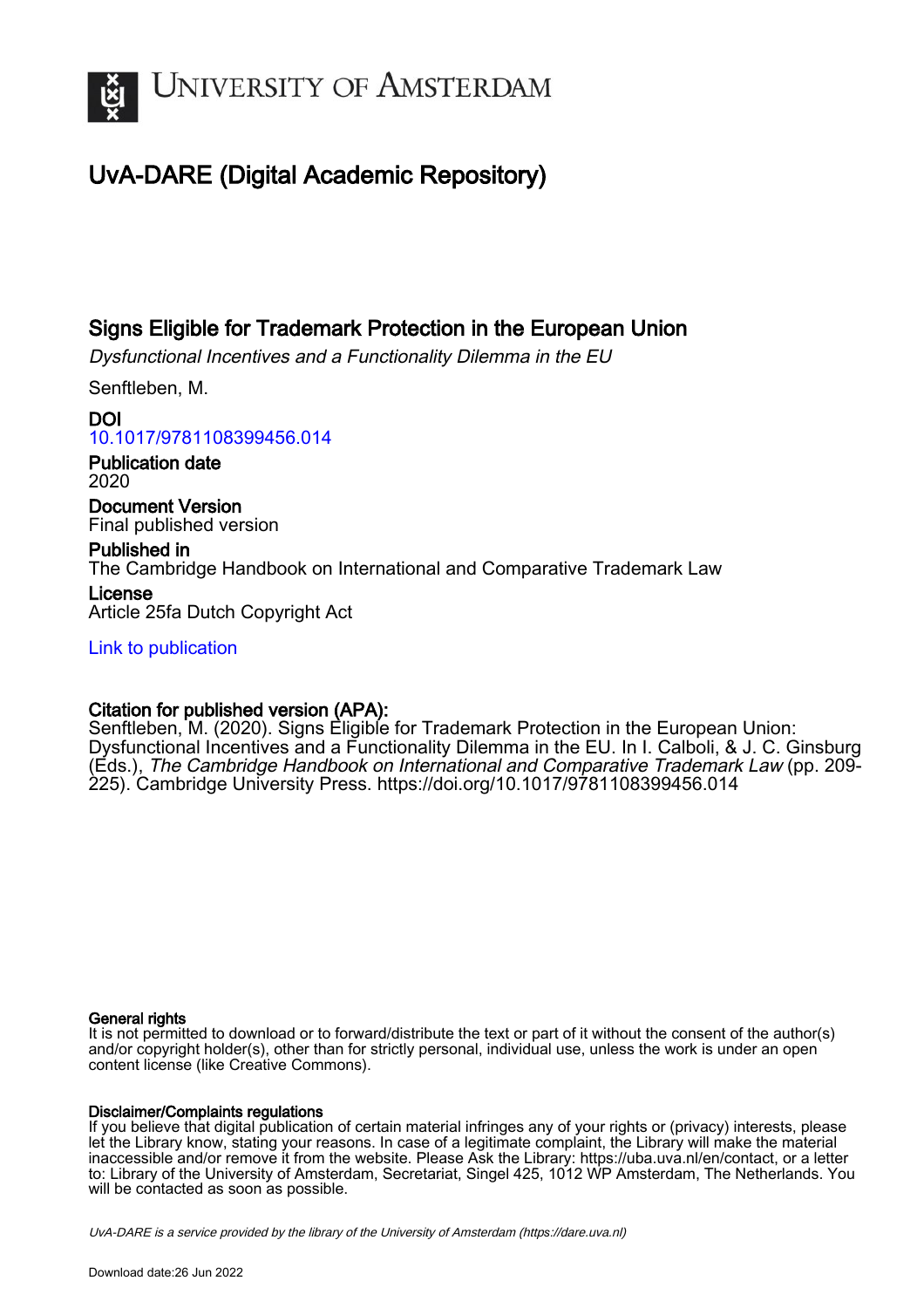**12**

# Signs Eligible for Trademark Protection in the European Union

# Dysfunctional Incentives and a Functionality Dilemma

Martin Senftleben\*

#### i introduction

In the European Union, the criteria for determining a sign's eligibility for trademark protection are largely harmonized.<sup>1</sup> On one hand, the trademark legislation and office practices in EU member states must keep within the harmonized legal framework set forth in the EU Trade Mark Directive (TMD).<sup>2</sup> On the other hand, the European Union Trade Mark Regulation  $(EUTMR)^3$  provides for a set of eligibility criteria applying to European Union trademarks (EUTM) with equal effect throughout the EU territory.<sup>4</sup> As the rules in the Regulation are in line with those in the Directive, the two legislative instruments constitute a robust body of harmonized norms informing the decision on the registration of a sign as a trademark. The harmonizing effect is enhanced by the fact that national courts must refer questions relating to the application and interpretation of eligibility criteria to the Court of Justice of the European Union (CJEU).<sup>5</sup>

As in other regions of the world, $6$  the criteria applied to determine eligibility for trademark protection are quite flexible in the EU:

<sup>\*</sup> Professor of Intellectual Property Law and Director, Institute for Information Law (IViR), University of Amsterdam.

<sup>1</sup> See the discussion of regional harmonization of trademark law by Irene Calboli and Coenraad Visser in Chapter <sup>6</sup> in this volume.

<sup>2</sup> Directive <sup>2015</sup>/<sup>2436</sup> of the European Parliament and of the Council of Dec. <sup>16</sup>, <sup>2015</sup>, to approximate the laws of the member states relating to trademarks, 2015 OJ 2015 (L 336) 1 (EU).<br><sup>3</sup> Regulation 2017/1001 of the European Parliament and of the Council of June 14, 2017, on the European Union Trade

Mark (codification), <sup>2017</sup> OJ (L <sup>154</sup>) <sup>1</sup> (EU). <sup>4</sup> EUTMs are registered at the European Union Intellectual Property Office (EUIPO, the former Office for Harmoniza-

tion in the Internal Market (OHIM)). The application of eligibility criteria is thus in the hands of one central

<sup>&</sup>lt;sup>5</sup> With regard to the impact of the CJEU on the harmonization of intellectual property law in the EU, see Vincent Cassiers & Alain Strowel, Intellectual Property Law Made by the Court of Justice of the European Union, in Christophe Geiger, Craig Nard, & Xavier Seuba, eds., Intellectual Property and the Judiciary 175, 176–83 (2018); Martin Senftleben, The Perfect Match – Civil Law Judges and Open-Ended Fair Use Provisions, 33 Am. UNIV. INT'L L. REV. 1 (2017). See also Karen Alter & Laurence Helfer, Nature or Nurture? Judicial Lawmaking in the European Court of Justice and the Andean Tribunal of Justice, Int'l Org. at 563 (2010).<br><sup>6</sup> As to examples of common law trademark systems, see Lisa Ramsey, Chapter 11 in this volume. For a broader overview

of the approaches taken in the different regions of the world, see the contributions to Study on Misappropriation of Signs (Martin Senftleben ed.), WIPO Document CDIP/9/INF/5, dated Mar. 14, 2012, [http://wipo.int/edocs/mdocs/](http://www.wipo.int/edocs/mdocs/mdocs/en/cdip_9/cdip_9_inf_5.pdf) [mdocs/en/cdip\\_](http://www.wipo.int/edocs/mdocs/mdocs/en/cdip_9/cdip_9_inf_5.pdf)9/cdip\_9\_inf\_5.pdf.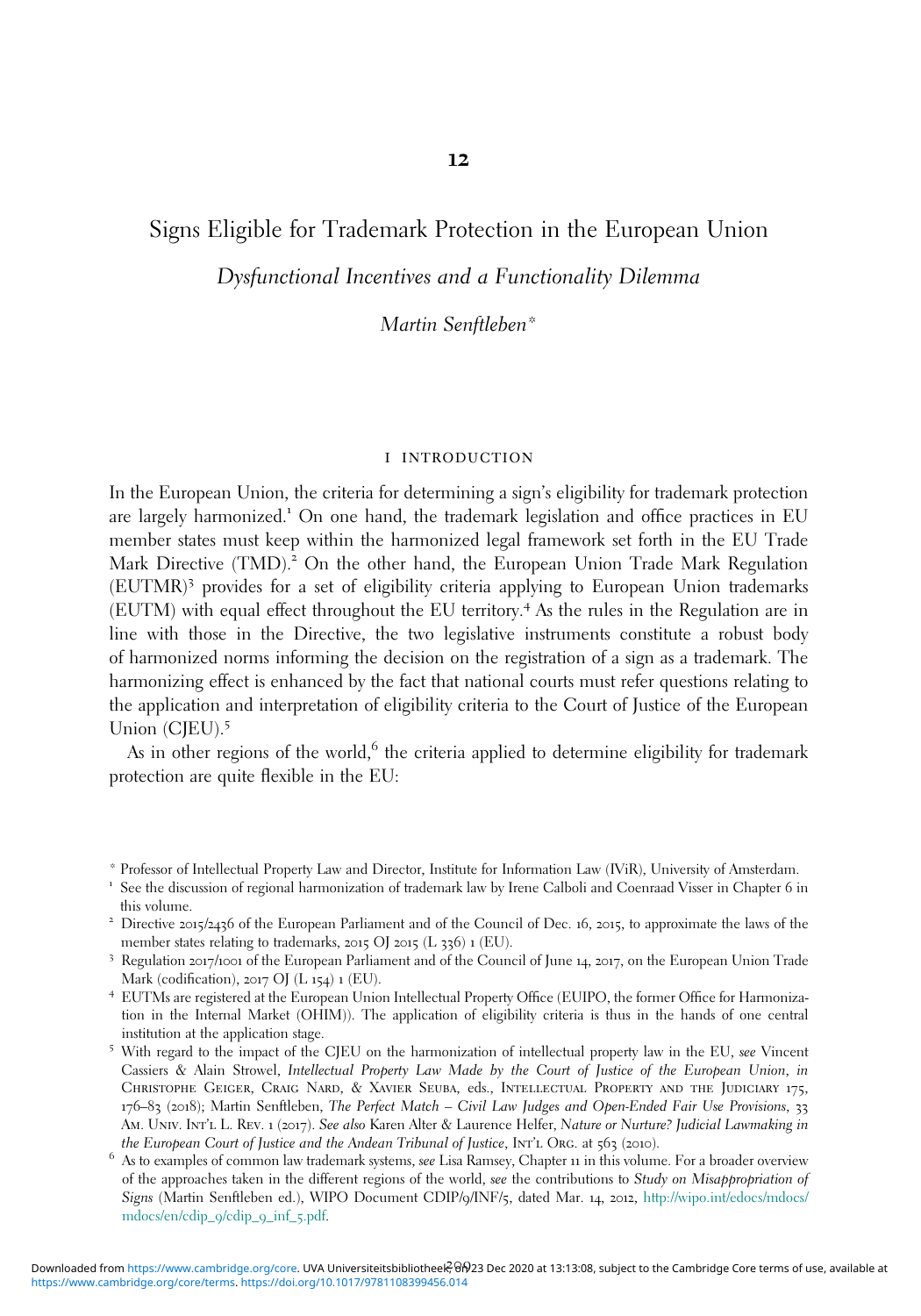A trade mark may consist of any signs, in particular words, including personal names, or designs, letters, numerals, colours, the shape of goods or of the packaging of goods, or sounds, provided that such signs are capable of:

- (a) distinguishing the goods or services of one undertaking from those of other undertakings; and
- (b) being represented on the register in a manner which enables the competent authorities and the public to determine the clear and precise subject matter of the protection afforded to its proprietor.<sup>7</sup>

This definition leaves room for the extension of trademark protection to non-traditional types of marks. Shape, sound and color marks are explicitly mentioned in the provision. Moreover, the enumeration of different types of signs predominantly serves illustrative purposes. As the words "in particular" indicate, the list does not constitute a closed catalogue. In principle, "any signs" that are distinctive and can be represented adequately on the register are eligible for trademark protection in the EU.<sup>8</sup> Under this elastic standard, trademark offices applying EU trademark law have accepted, for instance, abstract colors<sup>9</sup> and color combinations,<sup>10</sup> motion and multimedia marks,<sup>11</sup> melodies and sounds,<sup>12</sup> taste marks,<sup>13</sup> hologram marks<sup>14</sup> and position marks.<sup>15</sup>

The following analysis of the trend to register non-traditional marks in the EU outlines the legal framework the CJEU developed to assess the eligibility of non-traditional types of source identifiers for trademark protection (following Section II). Sections III–VI discuss the objective to safeguard freedom of competition and the legal instruments the CJEU employs for this purpose: the requirement of providing evidence of the acquisition of distinctive character through use in trade, as well as the categorical exclusion of functional signs from trademark protection. In conclusion, it will become apparent that the basic requirement of distinctive

- [hereinafter EUTMR]. <sup>8</sup> As to the discussion about the recognition of non-traditional marks in the EU, see Ivo Lewalter and Paul T. Schrader, Die Fühlmarke, GEWERBLICHER RECHTSSCHUTZ UND URHEBERRECHT 476 (2005); Felix Hauck, Aktuelle Entwicklungen bei der Eintragung von Farbmarken, GEWERBLICHER RECHTSSCHUTZ UND URHEBERRECHT 363 (2005); Annette Kur, Alles oder Nichts im Formmarkenschutz?, GEWERBLICHER RECHTSSCHUTZ UND URHEBERRECHT - INTERNATIONAL TEIL 755 (2004); Adrien Bouvel, QuIimporte le Flacon ... Le Droit des Marques Malmené par les Emballages, PROPRIÉTÉS INTELLECTUELLES 863 (2004); Ruth Arnet, Markenschutz für Formen, sic! 829 (2004); Jochen Pagenberg, Trade Dress and the Three-Dimensional Marks – The Neglected Children of Trademark Law?, 35 Int'l Rev. Intell. PROP. COMPETITION L. 7 (2004); M. Bölling, Der EuGH und die abstrakte Farbmarke – Von der bewussten Entwertung einer Markenform, MARKENRECHT 384 (2004); S. Bingener, Das Wesen der Positionsmarke oder Wo die Positionsmarke hingehört, MARKENRECHT 377 (2004); Alison Firth, Ellen Gredley, & Spyros Maniatis, Shapes as Trade Marks: Public<br>Policy, Functional Considerations and Consumer Perception, 23 EUROPEAN INTEL. PROP. REV. 2 (2001).
- <sup>9</sup> EUTM Registration No. 000031336 (Milka lilac); EUTM Registration No. 000212787 (Deutsche Telekom magenta); EUTM Registration No. 000962076 (UPS brown). Cf. Case C-104/01, Libertel Groep BV v. Benelux Merkenbureau, (2004) ECR I-3793, § 68.
- <sup>10</sup> Case C-49/02, Heidelberger Bauchemie Trademark Application, (2004) ECR I-6152, § 35; Joined Cases T-101/15 and T-102/15, Red Bull v. EUIPO-Optimum Mark, (2017) § § 3, 12.<br><sup>11</sup> EUTM Registration Nos. 3429909, 017279712, 017279704, 017350901; Finland Registration No. 229446.<br><sup>12</sup> Norway Registration No. 226092. Cf. Case C-283/01, Shi
- 
- 
- I-<sup>14313</sup> § <sup>62</sup>. <sup>13</sup> Benelux Registration No. <sup>625971</sup> accompanied by the description "The TM consists of the taste of liquorice applied to
- 
- <sup>14</sup> EUTM Registration No. 017579491.<br><sup>15</sup> Germany Registration No. 302010059754 (Steiff button in ear); Germany Registration No. 30142541, 39504594; Italy Registration No. 00011748533 (Lloyd Shoes red stripe).

<sup>7</sup> First Council Directive <sup>89</sup>/104, of the European Parliament and of the Council of Dec. <sup>21</sup>, <sup>1988</sup> to Approximate the Laws of the Member States Relating to Trade Marks, 1989 OJ (L 040) 1 (EEC), repealed by Directive 2008/95, of the European Parliament and of the Council of Oct. 22, 2008 to Approximate the Laws of the Member States Relating to Trademarks, 2008 OJ (L 299) 25 (EC), art. 3 [hereinafter TMD]; Trademark Regulation of 2017: Regulation (EU) 2017/1001 of the European Parliament and of the Council of June 14, 2017 on the EU trademark, 2017 OJ L 154/1 (EC)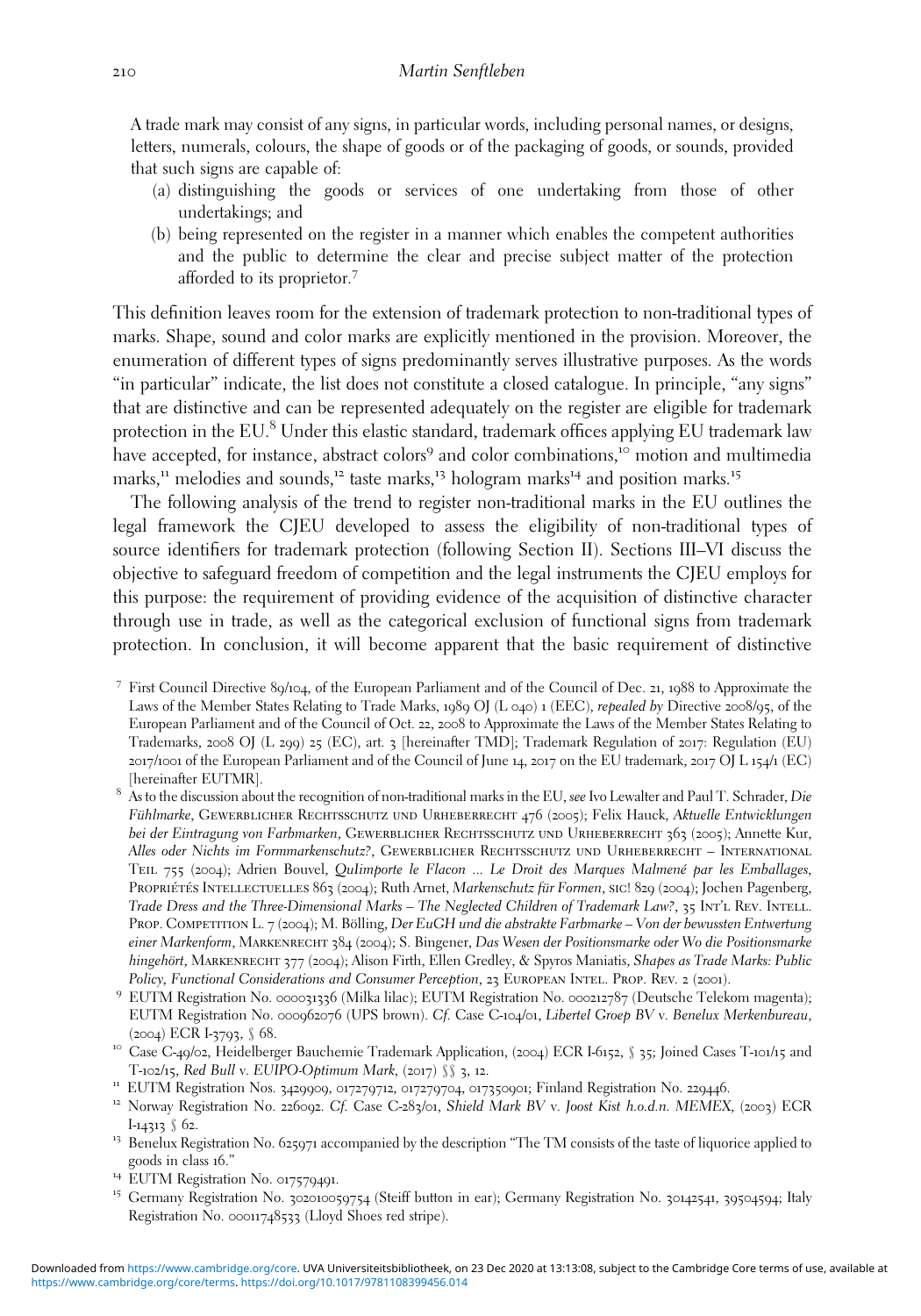character plays an ambiguous role in the regulation of access to trademark protection for nontraditional marks. It is both an obstacle to trademark protection and an incentive for enhanced investment in non-traditional types of marks (Section VII).

## ii refinement of registration requirements in cjeu jurisprudence

As harmonized EU trademark law explicitly offers room for the registration of non-traditional marks, the CJEU had the opportunity to clarify the statutory registration requirements and delineate the range of signs eligible for protection. The situation in the field of color marks can serve as an example. In Libertel, the Court held that color per se may constitute a trademark. At the time of the decision, EU legislation required trademarks to be represented "graphically" on the register.<sup>16</sup> According to the Court, the requirement of graphical representation could be satisfied in the case of an abstract color by indicating an international color identification code.<sup>17</sup> As a result of the 2015 EU trademark law reform, the focus on graphical representation was abandoned $1^8$  in favor of the more elastic requirement that the mark be capable of being represented in a manner enabling the competent authorities and the public to determine "the clear and precise subject matter of the protection afforded to its proprietor." <sup>19</sup> More specifically, current EU legislation allows trademark applicants to represent the mark in any appropriate form using generally available technology – not necessarily graphic means – as long as the representation is "clear, precise, self-contained, easily accessible, intelligible, durable and objective." <sup>20</sup> The latter list of requirements stems from the Sieckmann decision, where the CJEU adopted these general criteria for assessing a sign's representation for registration purposes.<sup>21</sup>

The legislative change – from graphical representation to more open-ended criteria of clear and precise representation – does not affect the general acceptance of abstract color marks in the EU. However, it may lead to stricter representation requirements pertaining to color combinations. In Red Bull/EUIPO (Optimum Mark), the CJEU decided on the compliance of Red Bull's representation of a blue and silver color combination with the requirement of sufficient clarity and precision. The question arose because Red Bull had only specified that the ratio of the colors (accompanied by relevant color codes) was "approximately 50%–50%" and the colors would be applied "in equal proportion and juxtaposed to each other." <sup>22</sup> Discussing these indications, the CJEU recalled the landmark decision Heidelberger Bauchemie, where it had established that in the case of a mark combining colors per se, those colors had to be represented "in accordance with a specific arrangement or layout, associating the colours in a predetermined and uniform way, in order to prevent numerous different combinations of those colours which would not permit the consumer to perceive and recall a particular combination." 23

- 
- 
- 
- 

<sup>&</sup>lt;sup>16</sup> The decision was based on Directive 89/104 of the First Trademark Harmonization of Dec. 21, 1988, to approximate the laws of the member states relating to trademarks, art. 2 1989 OJ (L 40) 1 (EEC), which provided as follows: "A trade mark may consist of any sign capable of being represented graphically, particularly words, including personal names, designs, letters, numerals, the shape of goods or of their packaging, provided that such signs are capable of distinguishing the goods or services of one undertaking from those of other undertakings" (emphasis added).<br><sup>17</sup> Case C-104/01, *Libertel Groep BV v. Benelux Merkenbureau*, § 68.<br><sup>18</sup> As to this change of the representation requirem

TRADEMARK LAW – A COMMENTARY,  $\S$  4.05 (2017).<br><sup>19</sup> EUTMR, *supra* note 7, art. 4(b); TMD, *supra* note 7, art. 3(b).<br><sup>20</sup> EUTMR, *supra* note 7, recital 10; TMD, *supra* note 7, recital 13.<br><sup>21</sup> Case C-273/00, Ralf Sieck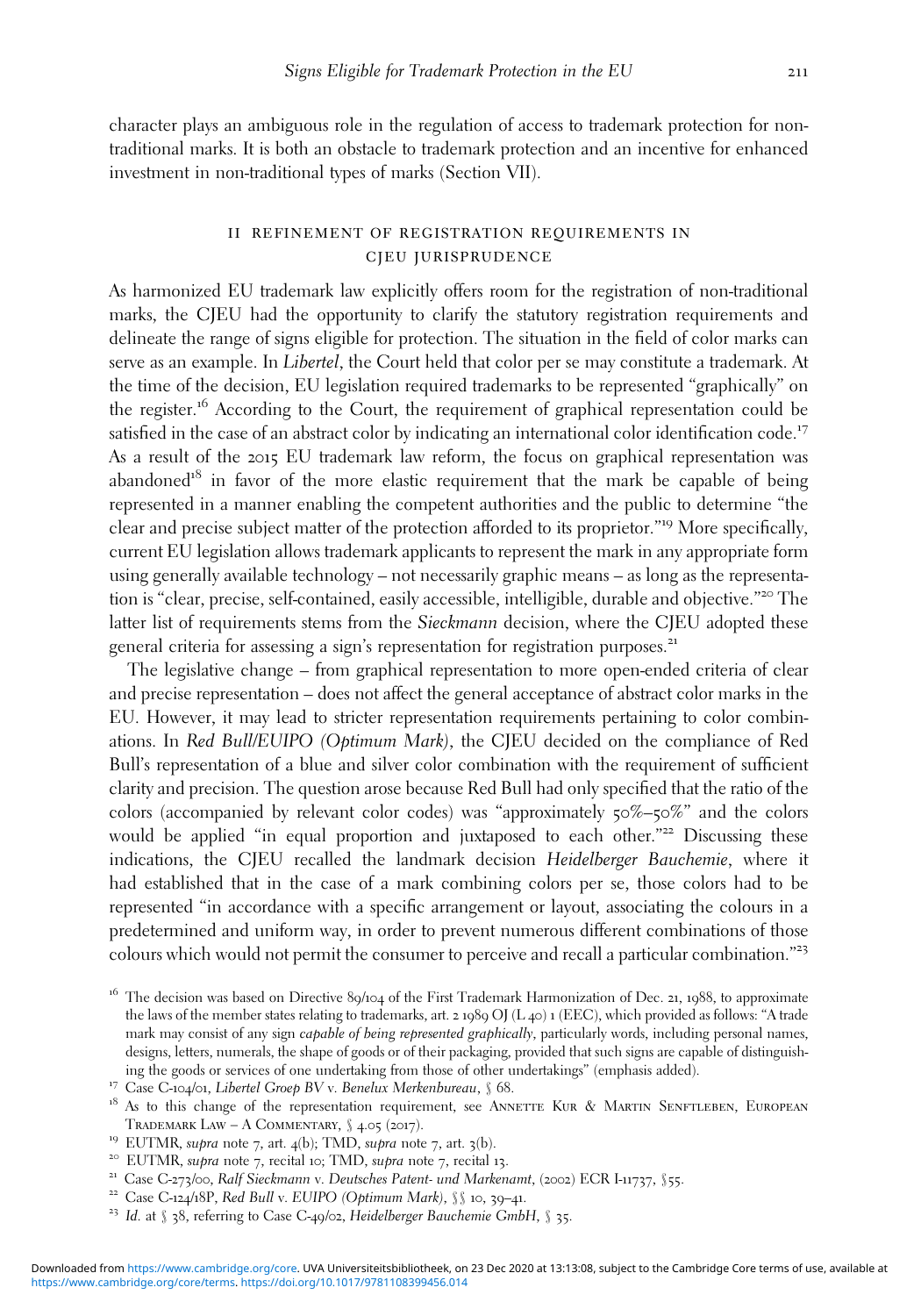On this basis, the CJEU found that the mere indication of the ratio of the two colors blue and silver allowed for the arrangement of those colors in numerous different combinations and failed to constitute a systematic arrangement associating the colors in a predetermined and uniform way. By contrast, the indications given by Red Bull could lead to different forms of use producing very different overall impressions. Referring to the first instance findings of the General Court of the European Union (GCEU), the CJEU pointed out that the word "approximately" allowed for different arrangements of the colors at issue. The juxtaposition of the colors could take different forms, "giving rise to different images or layouts, while still being in equal proportion." 24 Therefore, the graphic representation at issue, accompanied by a description indicating only the proportions of the two colors, could not be considered sufficiently precise. Red Bull's color combination marks were thus invalid.<sup>25</sup>

Even though the case concerned the previous requirement of graphical representation, the GCEU had seized the opportunity in its first instance decision to comment on the impact of the current requirement of a sufficiently clear and precise representation. In the framework of the proceedings, the argument had been made that the new formula of a representation enabling "the competent authorities and the public to determine the clear and precise subject matter of the protection afforded to its proprietor" <sup>26</sup> indicated a relaxation of the representation requirement in EU trademark law.<sup>27</sup> Rebutting this argument, the GCEU had pointed out that the new wording was intended to reinforce legal certainty and could be deemed more restrictive than the previous graphical representation requirement, insofar as it expressly incorporated the objectives which the CJEU had identified in its decisions in Sieckmann and Heidelberger Bauchemie.<sup>28</sup> According to the GCEU, it was neither impossible nor disproportionate to require an applicant to provide a clear and precise indication of the systematic spatial arrangement of colors constituting a color combination mark.<sup>29</sup> As explained, the final decision of the CJEU confirms this position.<sup>30</sup>

As to sound marks, the CJEU pointed out in Shield Mark that a trademark may also consist of a sign which is not in itself capable of being perceived visually. Sound signs meeting the general protection requirements could constitute trademarks. For a melody, musical notation was sufficient to represent the sign on the register. $3<sup>1</sup>$  As the new legislation no longer requires graphical representation, other modes of representation also enter the picture. Arguably, a sound file is even clearer and more precise, easily accessible and intelligible than musical notation.<sup>32</sup>

These decisions show that the CJEU has developed a nuanced approach to the subject matter of trademark protection. In any case, smell remains outside the scope of EU trademark law. In Sieckmann, the CJEU held that, for olfactory signs, neither a chemical formula nor a description or smell specimen (or any combination of these means of representation) were sufficient to provide a clear and precise representation of the sign for trademark registration purposes.<sup>33</sup>

- <sup>24</sup> Id. at §§ 43–45.<br><sup>25</sup> Id. at § 47.<br><sup>26</sup> EUTMR supra note 7, art. 4(b); TMD supra note 7, art. 3(b).<br><sup>27</sup> Joined Cases T-101/15 and T-102/15, Red Bull v. EUIPO(Optimum Mark), § 117.<br><sup>28</sup> Id. at § 119.<br><sup>29</sup> Id. at § 119
- 
- 
- 
- 
-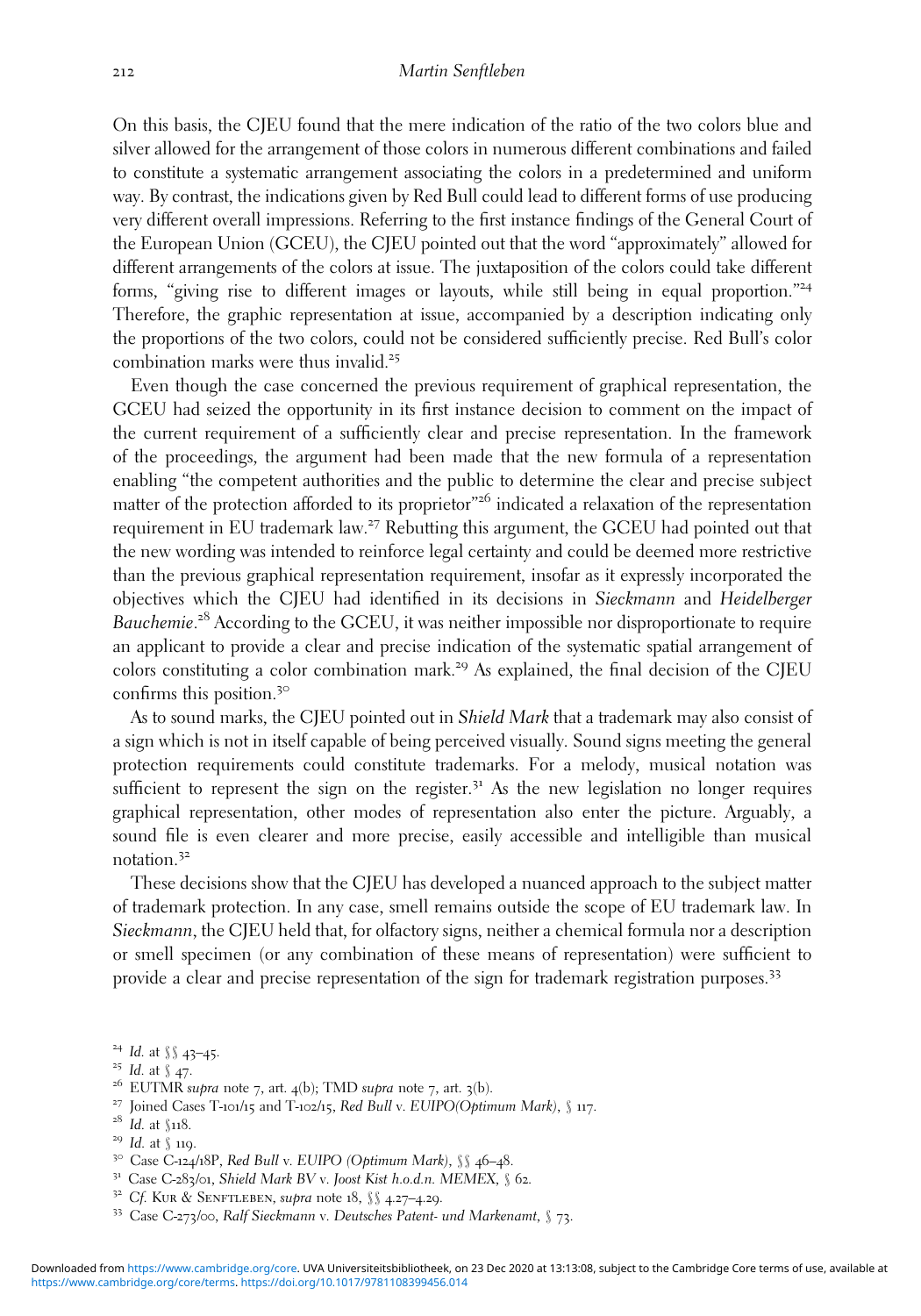### iii need to keep free as a counterweight

As the described CJEU decisions already indicate, the general recognition of non-traditional types of marks in the EU does not mean that signs in a non-traditional category will automatically find their way into trademark registers on the continent. In addition to the requirement of a clear and precise representation, absolute grounds for refusal in EU trademark law can pose substantial obstacles. Besides the functionality doctrine,<sup>34</sup> the basic requirement of distinctive character plays a crucial role. Signs devoid of distinctive character, descriptive signs that indicate characteristics of goods or services, and signs that have become customary in the current language or established trade practices are not eligible for trademark protection.<sup>35</sup> It should be noted, however, that the exclusionary effect of these grounds for refusal is different. Whereas a finding of functionality cannot be overcome by demonstrating that distinctive character has been acquired as a result of use in trade, the absolute grounds for refusal based on a lack of distinctiveness, descriptiveness or genericness no longer apply when distinctive character has been obtained through use in trade.<sup>36</sup>

Regardless of the different configuration of the exclusionary effect, the functionality doctrine and the grounds for refusal based on insufficient distinctiveness share the same rationale: both recognize the need to keep certain signs free for the public and other traders. This overarching rationale has a deep impact on the acceptance of non-traditional marks in the EU.

## A Lack of Distinctive Character

Confirming the particular importance of the need to keep free in the context of an assessment of a sign's distinctive character, the CJEU explained in Windsurfing Chiemsee that the absolute ground for refusal concerning descriptive signs ensured that "descriptive signs or indications relating to the categories of goods or services in respect of which registration is applied for may be freely used by all, including as collective marks or as part of complex or graphic marks."<sup>37</sup> With regard to geographically descriptive indications, the Court further specified that it was in the public interest that signs in this category remained available, "not least because they may be an indication of the quality and other characteristics of the categories of goods concerned, and may also, in various ways, influence consumer tastes by, for instance, associating the goods with a place that may give rise to a favourable response."<sup>38</sup> When it comes to non-traditional types of marks, the CJEU relies on similar considerations. The Court uses the need to keep free as a central instrument to regulate access to trademark protection. In Henkel, the Court pointed out that average consumers were not "in the habit of making assumptions about the origin of goods based on the shape of their packaging, in the absence of any graphic or word element."<sup>39</sup> Therefore, it could prove more difficult to establish distinctive character in the case of product packaging for which trademark protection was sought. Only a trademark which significantly departed from the norm or customs of the sector and thereby fulfilled the function of an

<sup>&</sup>lt;sup>34</sup> TMD *supra* note 7, art. 4(1)(e); EUTMR *supra* note 7, art. 7(1)(e).<br><sup>35</sup> TMD *supra* note 7, art. 4(1)(b)(c) and (d); EUTMR *supra* note 7, art. 4(1)(b)(c) and (d).<br><sup>36</sup> TMD *supra* note 7, art. 4(4); EUTMR *supra* 

<sup>&</sup>lt;sup>37</sup> Cases C-108/97 and C-109/97, Windsurfing Chiemsee Produktions- und Vertriebs GmbH (WSC) v. Boots- und Segelzubehör Walter Huber and Franz Attenberger, (1999) ECR I-02779  $\$  25.<br><sup>38</sup> Id. at  $\$  26.<br><sup>39</sup> Case C-218/01, Henkel KGaA, (2004) ECR I-01725  $\$  52; Cases C-53/01 to C-55/01, Linde AG, Winward Industries Inc.,

and Rado Uhren AG, (2003) ECR I-03161 § 48; Case C-417/16 P, August Storck KG v. European Union Intellectual Property Office, (2017) ECLI:EU:C:2017:340 § 34.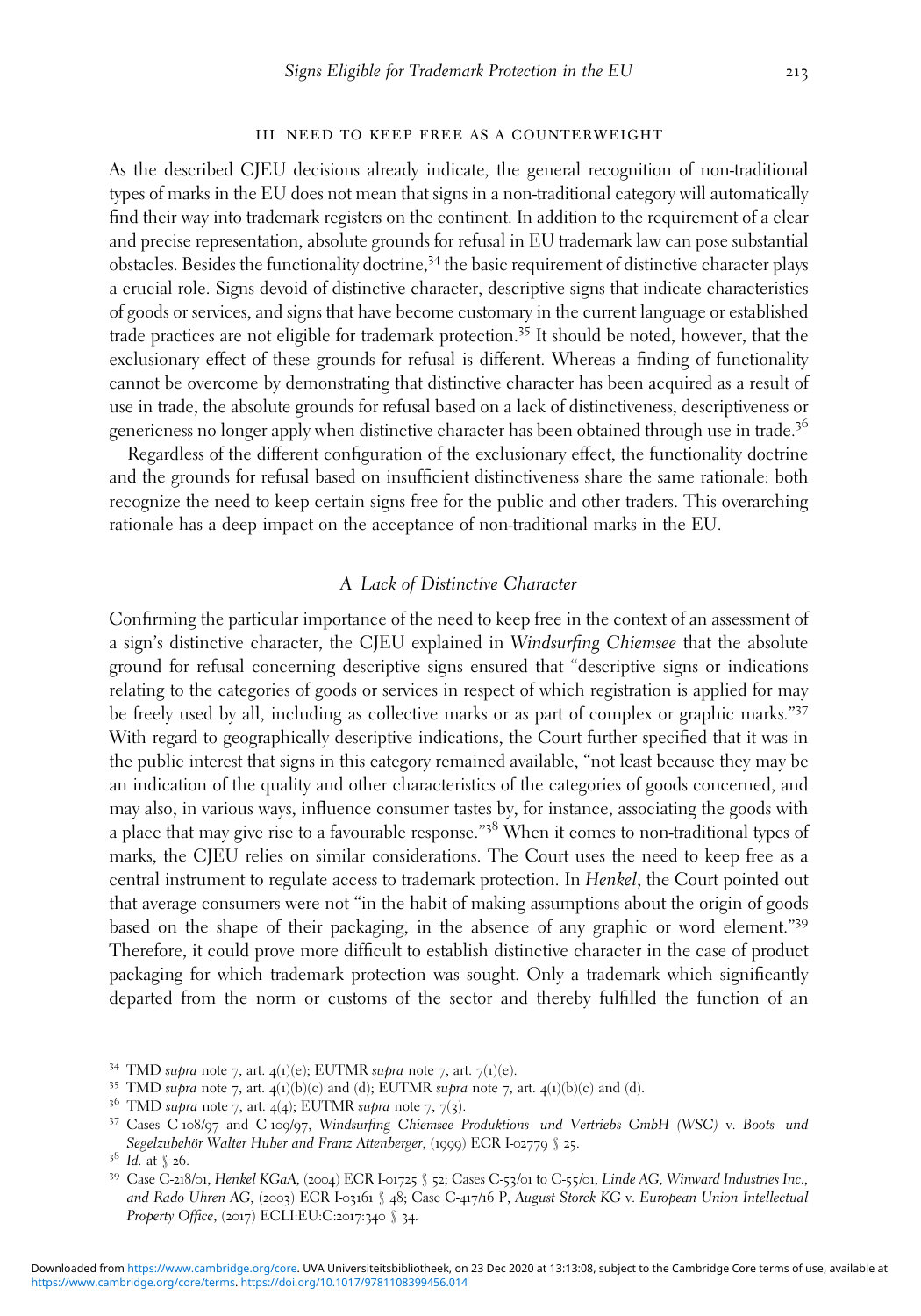indication of commercial origin was not devoid of distinctive character.<sup>40</sup> Similarly, the Court held in Libertel with regard to color per se that consumers were not "in the habit of making assumptions about the origin of goods based on their color or the color of the packaging, in the absence of any graphic or word element."<sup>41</sup> Against this background, distinctiveness without any prior use was inconceivable save in exceptional circumstances, and particularly where the number of goods or services for which the mark was claimed was very restricted and the relevant market very specific.<sup>42</sup>

On the basis of this jurisprudence, the shape of products or their packaging, and abstract colors, are likely to be found devoid of distinctive character in the European Union. Trademark rights can only be obtained by showing that distinctive character has been acquired through use in trade. This additional hurdle can be regarded as the result of an effort made by the CJEU to keep standard product packaging and colors per se free for other traders and the public at large.<sup>43</sup> The Court explicitly acknowledged with regard to colors that there was "a public interest in not unduly restricting the availability of colours for the other operators who offer for sale goods or services of the same type as those in respect of which registration is sought."<sup>44</sup>

#### B Functionality

The need to keep free also constitutes a core argument for refusing trademark rights because of functionality. The functionality doctrine in the EU prevents the registration of signs which consist exclusively of a shape, or another characteristic, which results from the nature of the goods concerned, is necessary to obtain a technical result (utilitarian functionality), or gives substantial value to the goods (aesthetic functionality).<sup>45</sup> In *Philips/Remington*, the CJEU explained that the rationale underlying these grounds for refusal was "to prevent trade mark protection from granting its proprietor a monopoly on technical solutions or functional characteristics of a product which a user is likely to seek in the products of competitors." <sup>46</sup> With regard to technical shapes, the Court added that the refusal of registration pursued an aim which was in the public interest, "namely that a shape whose essential characteristics perform a technical function and were chosen to fulfil that function may be freely used by all."<sup>47</sup>

In Hauck/Stokke, the CJEU confirmed the basic rationales underlying the functionality doctrine in the context of aesthetic functionality. The Court referred to the objective to prevent monopolies on essential product characteristics to safeguard undistorted competition, and an

<sup>&</sup>lt;sup>40</sup> Case C-218/01, Henkel KGaA, § 49.<br><sup>41</sup> Case C-104/01, Libertel Groep BV v. Benelux Merkenbureau, § 65.<br><sup>42</sup> Id. at § 66.<br><sup>43</sup> The hurdle to be surmounted, however, need not necessarily be high. See e.g. Bundesgerichts Court of Justice], July 9, 2009, GEWERBLICHER RECHTSSCHUTZ UND URHEBERRECHT 138, 2010, § 43 (Ger.): "In the case of a shape mark having characteristics that depart from the basic shape of the type of goods concerned, there is, as a general rule, no reason to assume that the threshold for acquiring distinctive character is particularly high." Accordingly, the fact that 62 percent of the relevant public recognized the shape mark was deemed sufficient. With regard to color per se, the German Federal Patent Court held that, in a small market segment, a recognition of the color mark by 50 percent of the relevant public is sufficient in light of a considerable market share of the applicant on that particular market. See Bundesgerichtshof [BGH] [Federal Court of Justice] Dec. 9, 2008 GEWERBLICHER RECHTSSCHUTZ UND URHEBERRECHT 71, 2010 (Ger.).<br>
44 Case C-104/01, Libertel Groep BV, § 55.<br>
45 TMD supra note 7, art. 4(1)(e); EUTMR supra note 7, art. 7(1)(e).

<sup>&</sup>lt;sup>46</sup> Case C-299/99, Koninklijke Philips Elecs. NV v. Remington Consumer Prods Ltd., (2002) ECR I-05475  $\frac{8}{3}$  78.<br><sup>47</sup> Id. at  $\frac{8}{3}$  80.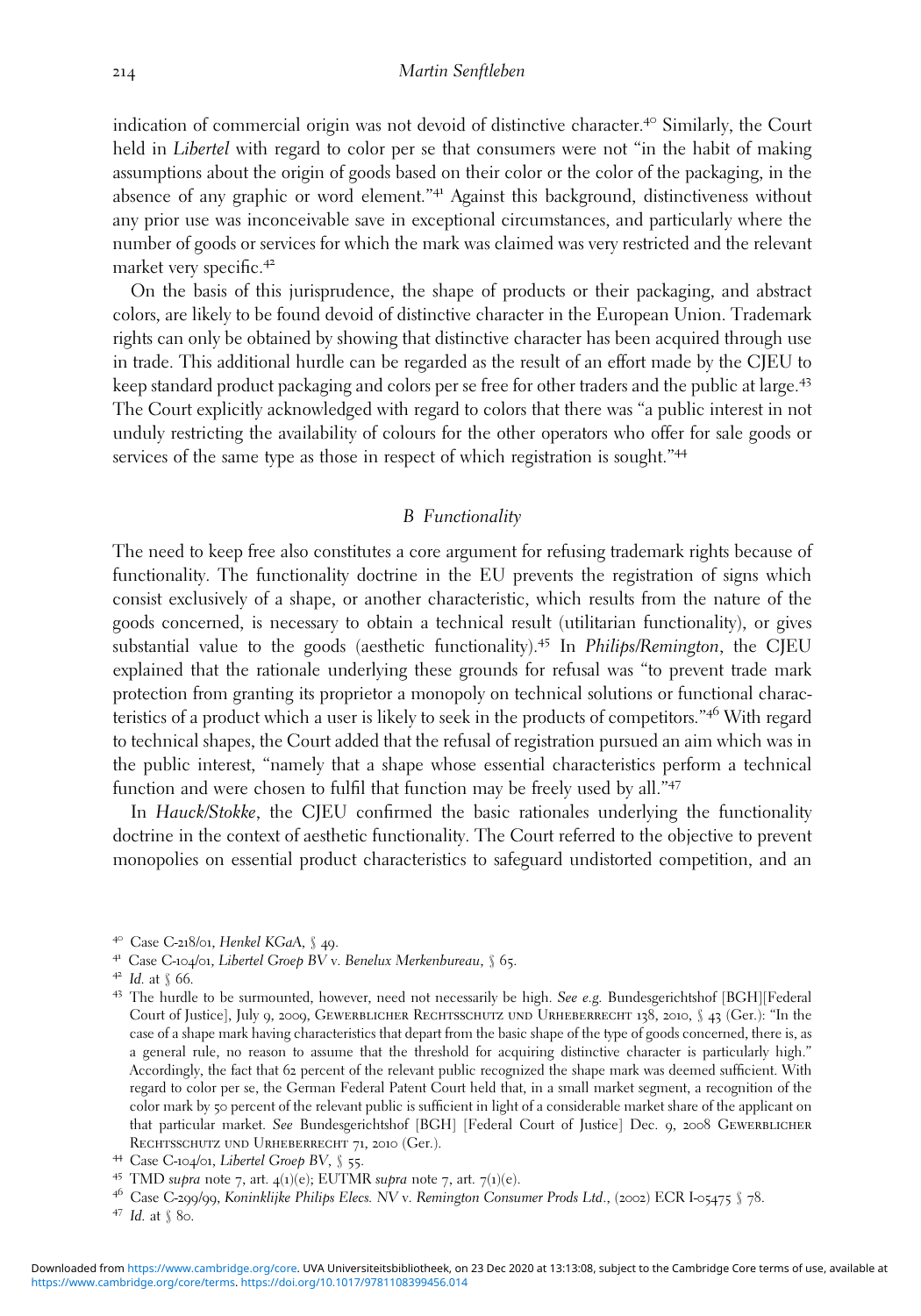artificial perpetuation of intellectual property rights with a limited term of protection, such as copyright, patent rights and rights relating to industrial designs.<sup>48</sup>

Given this recognition of the need to keep free, the CJEU delineates the scope of the respective absolute grounds for refusal rather broadly. With respect to shapes necessary to obtain a technical result, the Court held that the ground for refusal could not be overcome by establishing that competitors could use alternative shapes to achieve the same technical result. The doctrine of utilitarian functionality applied irrespective of whether the shape at issue was the only one capable of obtaining the required technical result, or whether there were several shapes which were functionally equivalent.<sup>49</sup>

Similarly, the absolute ground for refusal relating to shapes and other product characteristics which give substantial value to the goods (aesthetic functionality) applies not only when the value of a given shape is due to its inherent beauty and attractiveness.<sup>50</sup> In Hauck/Stokke, the Court developed several factors, namely the presumed perception by the average consumer, the nature of the category of goods concerned, the artistic value of the shape in question, its dissimilarity from other shapes in common use on the market concerned, a substantial price difference in relation to similar products, and the development of a promotion strategy focused on accentuating the aesthetic characteristics of the product in question.<sup>51</sup> Accordingly, a broad range of product features may be deemed functional from an aesthetic perspective.

### iv risk of dysfunctional incentives

Assessing the impact of these absolute grounds for refusal, the aforementioned fundamental difference between the provisions must be taken into account: whereas the absolute grounds for refusal relating to functionality cannot be overcome by showing that a shape or other product characteristic has acquired distinctiveness as a result of use in trade,<sup>52</sup> the absolute grounds for refusal relating to non-distinctive, descriptive and generic signs no longer apply when a sign of this nature has become distinctive because of the use made of it in trade.<sup>53</sup> To assess the distinctive character of a mark, the CJEU developed the following factors:

the market share held by the mark; how intensive, geographically widespread and long-standing use of the mark has been; the amount invested by the undertaking in promoting the mark; the proportion of the relevant class of persons who, because of the mark, identify goods as originating from a particular undertaking; and statements from chambers of commerce and industry or other trade and professional associations.<sup>54</sup>

To establish distinctive character on the basis of these factors, it is sufficient to show that the relevant public, "or at least a significant proportion thereof," perceives the descriptive sign as an indication of commercial origin.<sup>55</sup> If distinctive character can be demonstrated, the scope of

<sup>&</sup>lt;sup>48</sup> Case C-205/13, Hauck GmbH & Co. KG v. Stokke A/S and Others, (2014) ECLI:EU:C:2014:322 §§ 18–20.<br><sup>49</sup> Case C-299/99, Koninklijke Philips Elecs. NV, §§ 81–83; Case C-48/09 P, Lego Juris A/S v. Office for Harmonisation

the Internal Mkt. (Trade Marks and Designs) (OHIM), (2010) ECR I-08403  $\frac{6}{5}$  53–58.<br><sup>50</sup> With regard to the exclusion from trademark registration in such cases, see Case T-508/08, Bang & Olufsen A/S

v. Office for Harmonisation in the Internal Mkt. (Trade Marks and Designs) (OHIM), (2011) ECR II-06975,  $\int$  74-79.<br><sup>51</sup> Case C-205/13, Hauck GmbH & Co. KG,  $\int$  34-35.<br><sup>52</sup> Case C-299/99, Koninklijke Philips Elecs. NV,  $\$ 

ECR I-07709,  $\$   $25-27$ ; Case C-48/09 P, Lego Juris A/S  $\$  47.<br>
53 TMD supra note 7, art. 4(4); EUTMR supra note 7, art. 7(3).<br>
54 Cases C-108/97 and C-109/97, Windsurfing Chiemsee Produktions- und Vertriebs GmbH (WSC)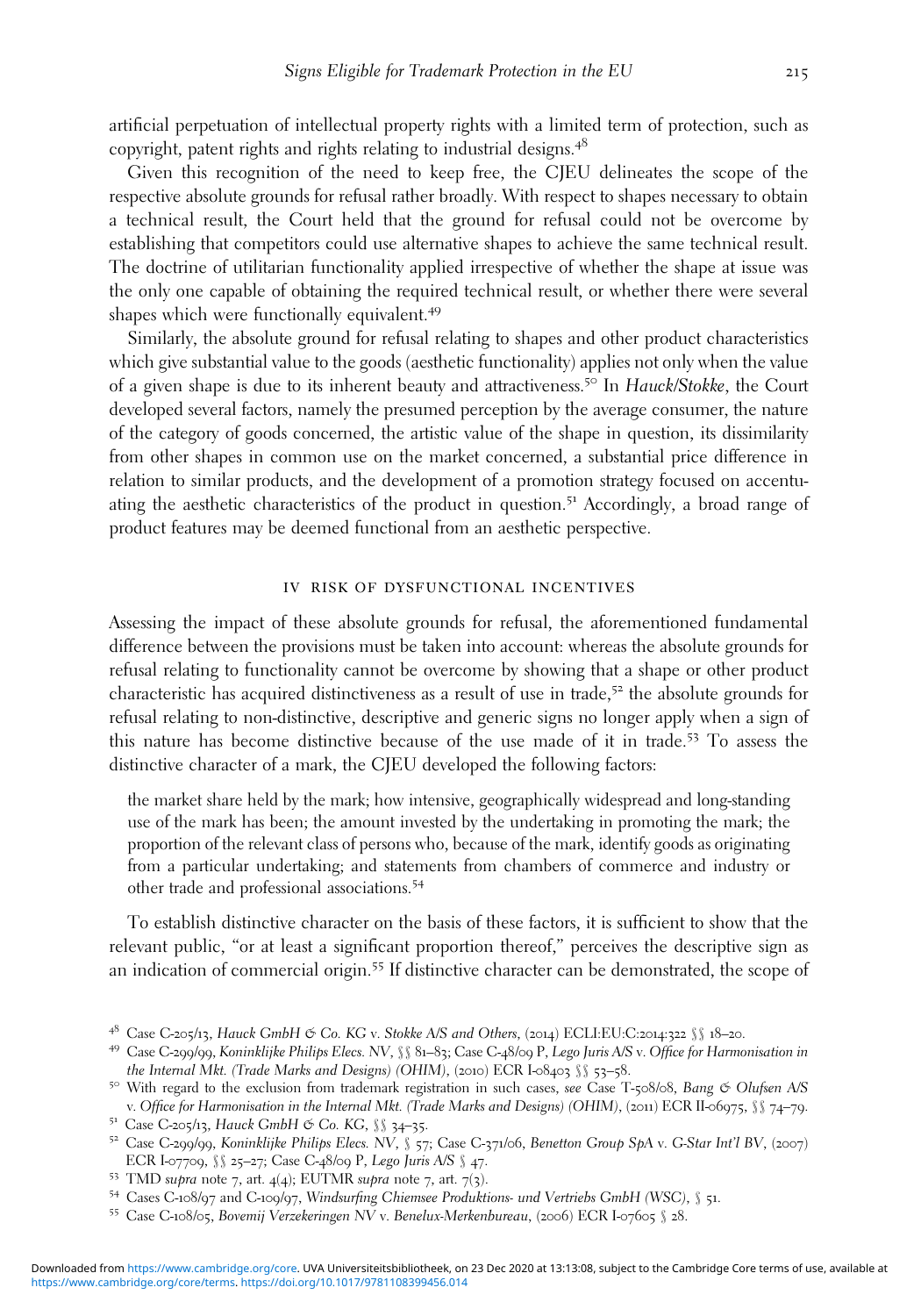protection still depends on the degree to which distinctiveness is attained. For instance, a trademark based on a descriptive indication may remain a weak trademark. Minor deviations from the mark or use modalities that emphasize the descriptive character may already eliminate a likelihood of confusion.<sup>56</sup>

Distinctiveness acquired through use is not relevant exclusively in the context of descriptive signs. It is also necessary to overcome the absolute grounds for refusal relating to signs devoid of distinctive character (which often is invoked in the case of non-traditional source identifiers) and generic signs that have become customary in the current language or established trade practices.<sup>57</sup> As the aforementioned decisions in Henkel and Libertel show, the CJEU leaves little room for a finding of inherent distinctiveness when it comes to shapes and color per se. Assuming consumers are not in the habit of relying on these kinds of signs to identify the commercial source, shapes and abstract colors will normally be deemed devoid of distinctive character in the EU. To obtain trademark rights, applicants must surmount the additional hurdle of demonstrating the acquisition of distinctiveness in consequence of use in trade.

As discussed in the previous section, it remains to be seen whether this strategy is sufficient to keep shapes and colors in the public domain and ensure free availability for all market participants and the public at large. While this is not intended, the jurisprudence of the CJEU may encourage marketing campaigns based on product packaging or color– marketing efforts that aim at a change in the perception of consumers. The more often the public is confronted with a shape mark or abstract color mark, the more alert it will be to the fact that, besides standard word and figurative marks, shapes and color may also indicate the commercial source of goods and services. In Libertel, the CJEU explicitly recognized the option of acquiring distinctive character through use in trade:

However, even if a colour per se does not initially have any distinctive character within the meaning of Article  $3(1)(b)$  of the Directive, it may acquire such character in relation to the goods or services claimed following the use made of it, pursuant to Article  $\mathfrak{z}(\mathfrak{z})$  of the Directive. That distinctive character may be acquired, inter alia, after the normal process of familiarising the relevant public has taken place.<sup>58</sup>

This ruling testifies to the elasticity of distinctive character as a tool to regulate access to trademark protection. With the focus on consumer perception, a flexible, changeable factor enters the picture. While, according to the Court, color per se is not inherently distinctive, use in trade can change this verdict and lead to the acquisition of trademark rights. On its merits, the decision confirms that substantial investment in educating the public will be rewarded with trademark rights to the color concerned. The moment a trader succeeds in establishing the necessary link between the abstract color sign and their enterprise in the minds of consumers, they will acquire exclusive trademark rights to the color concerned.

Viewed from this perspective, the requirement of demonstrating the acquisition of distinctive character through use in trade is both an obstacle and an incentive. Offering the prospect of trademark rights, the Libertel decision can be understood to encourage marketing campaigns

<sup>&</sup>lt;sup>56</sup> See e.g. Oberster Gerichtshof [OGH][Supreme Court], Mar. 23, 2010, Ob 18/09k, GEWERBLICHER RECHTSSCHUTZ UND URHEBERRECHT – INTERNATIONALER TEIL 82, 2011 (Austria); Bundesgerichtshof [BGH][Federal Court of Justice], Nov. 19, 2009, GEWERBLICHER RECHTSSCHUTZ UND URHEBERRECHT 729, 2010 \$\$ 27-29 (Ger.).

<sup>&</sup>lt;sup>57</sup> TMD supra note 7, art.  $4(4)$ ; EUTMR supra note 7, art. 7(3). As descriptive indications, these signs fall under an absolute ground for refusal in the absence of acquired distinctive character. See TMD supra note 7, art.  $4(1)(b)$  and (d); EUTMR supra note 7, art.  $7(1)(b)$  and (d).

<sup>58</sup> Case C-104/01, Libertel Groep BV, § 67.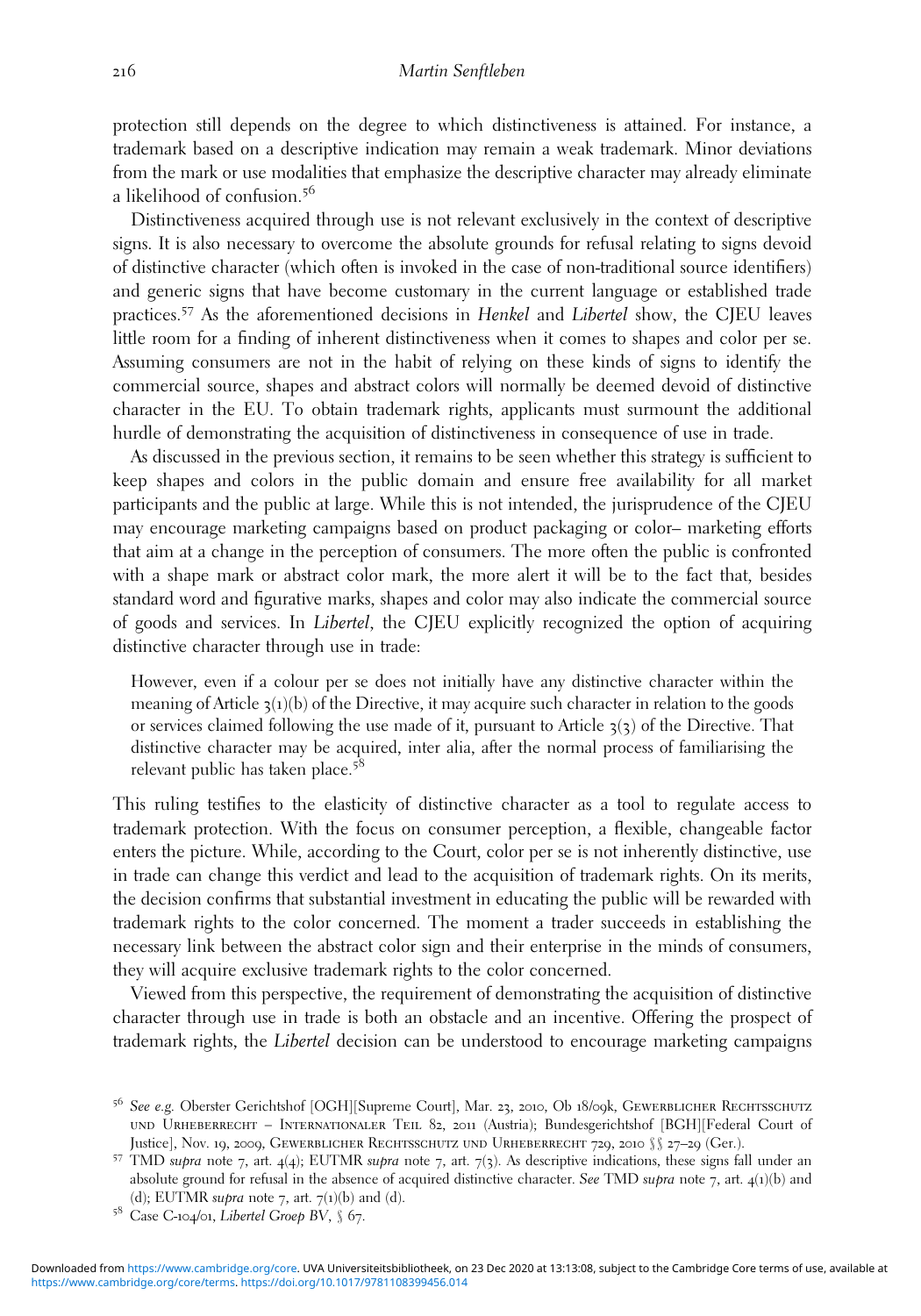based on color.<sup>59</sup> Enterprises may perceive the decision as an incentive to reserve "their" individual color in a particular market segment. If the link between the enterprise and the color becomes well-known, this exclusivity may even be extended to unrelated markets.<sup>60</sup> The owner of an abstract color mark with a reputation may invoke trademark rights even in cases where competing goods and services are not similar to those for which the color mark is registered.<sup>61</sup> At the same time, marketing campaigns based on color per se may gradually change the perception of consumers. As already pointed out, every abstract color mark which consumers learn to perceive as a badge of origin makes them more alert to the fact that, besides standard word and figurative marks, color may also indicate the commercial source of goods and services.<sup>62</sup>

As a result, the CJEU may have to revise its own assumptions about the inherent distinctiveness of color per se and other signs in non-traditional categories – at least if these assumptions must be understood as references to empirical findings. Branding and marketing research offers hardly any support for the assumption that the perception of consumers differs markedly from standard trademarks when it comes to marketing campaigns based on certain non-traditional source identifiers, such as abstract color marks.<sup>63</sup> If empirical evidence of consumers becoming more and more acquainted with color per se as a regular identifier of commercial source is already sufficient to neutralize the "not in the habit" formula of the CJEU, it is hardly possible to uphold the general rule that aside from unusual, exceptional cases, abstract color is not inherently distinctive.<sup>64</sup> The moment empirical evidence shows that today's consumers are "in the habit" of making assumptions about commercial origin on the basis of color – just as they are in the habit of making origin assumptions on the basis of words and logos – inherent distinctive character can hardly be denied, unless there is another reason for doubting the capability to distinguish goods and services, such as a descriptive or generic character. Empirical evidence of a parallel trend in the field of product design and product packaging may support a similar line of reasoning with regard to the inherent distinctive character of shapes. Hence, a focus on empirical findings may frustrate the effort made by the Court to use the requirement of proof of acquired distinctive character as a bulwark against broad access to trademark protection.

To avoid this result, the CJEU could clarify that the assumption of consumers not being "in the habit" of relying on shapes and abstract colors as indications of commercial source is not

<sup>59</sup> Cf. Lotte Anemaet, The Public Domain Is under Pressure: Why We Should Not Rely on Empirical Data When Assessing Trademark Distinctiveness, 47 Int'l. Rev. Intell. Prop. Competition L. 303, 331–32 (2016); Martin Senftleben, Public Domain Preservation in EU Trademark Law - A Model for Other Regions?, 103 TRADEMARK Rep. 775, 812–13 (2013); Lisa P. Ramsey, Descriptive Trademarks and the First Amendment, 70 Tenn. L. Rev. 1095, 1150 (2003); Robert C. Denicola, Trademarks as Speech: Constitutional Implications of the Emerging Rationales for the Protection of Trade Symbols, 158 Wis. L. Rev. 170 (1982).<br><sup>60</sup> In the case of certain abstract color marks, such as Milka Lilac (EUTM 000031336 of Oct. 27, 1999) and Deutsche

Telekom Magenta (EUTM 000212787 of Aug. 3, 2000), it cannot be ruled out that the marks have attained the status of a mark with a reputation in several EU member states. As to the possibility of invoking the enhanced protection for marks with a reputation in these EU member states, see Case C-125/14, Iron  $\Im$  Smith kft v. Unilever NV, (2015) ECLI: EU:C:2015:195,  $\int$  19–20, 29 and 34.<br><sup>61</sup> EUTMR *supra* note 7, art. 9(2)(c); TMD *supra* note 7, art. 10(2)(c).<br><sup>62</sup> This assumption is corroborated by the fact that, from the perspective of marketing psychology, it is

that consumers have more difficulty perceiving a colour as a distinctive sign than traditional types of marks, such as word and figurative marks. By contrast, color is a strong signal for our senses and, accordingly, has a promising potential for use as an identifier of commercial source. The assumption of consumers not being "in the habit" of perceiving color as a distinctive element in the marketing of goods or services can thus be unmasked as a legal fiction from the perspective of marketing psychology. Cf. Anemaet, supra note 59, 316–20.  $^{6}$ 3 See Anemaet, supra note 59, 316–20.  $^{6}$ 4 Case C-104/01, Libertel Groep BV, § 66.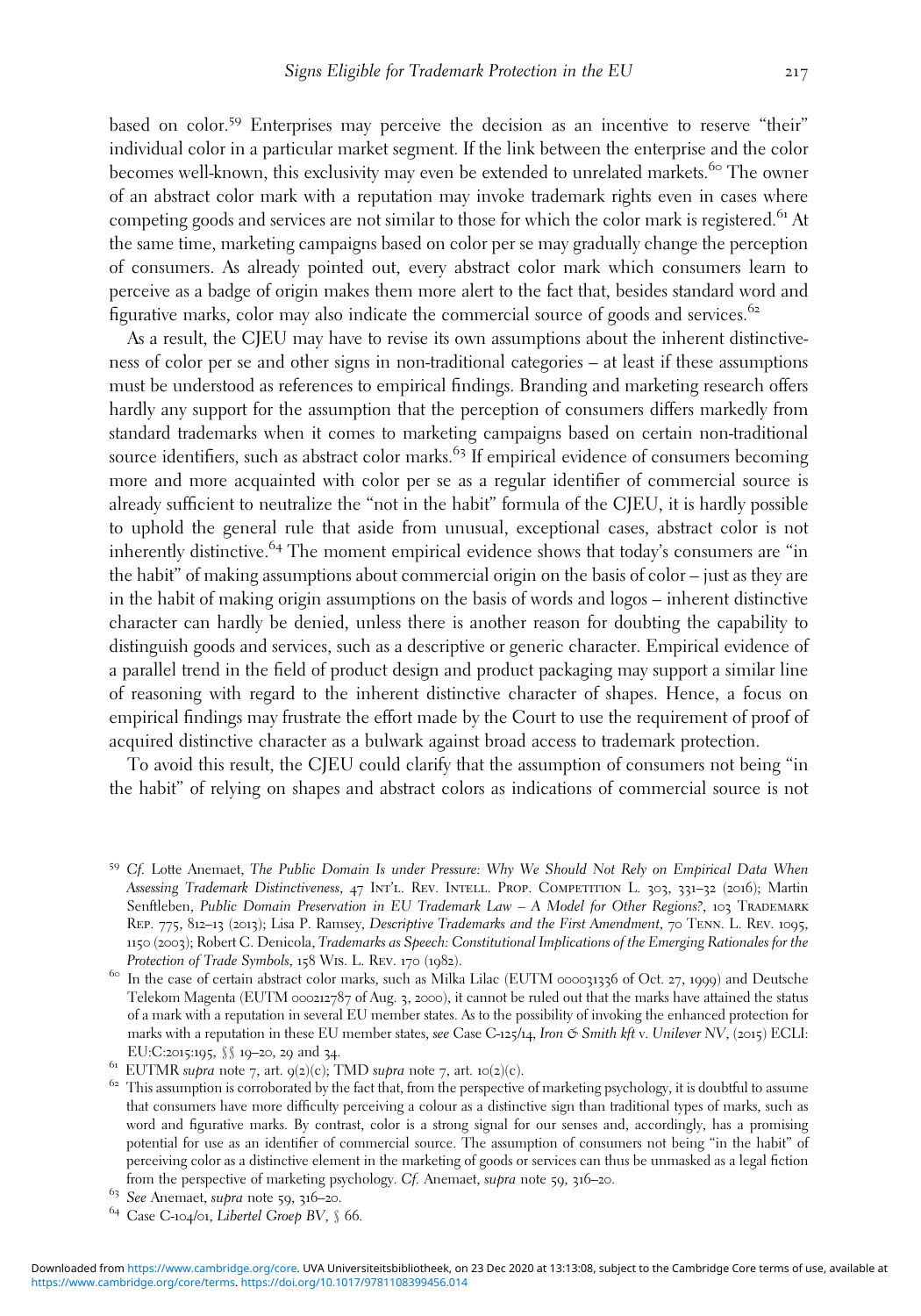only an empirical consideration but also a normative correction.<sup>65</sup> Emphasizing the need to keep signs in these categories free for other traders and the public, the Court could state that changes of consumer perception in empirical reality do not directly impact the assumptions concerning the capability of shapes and abstract colors to identify the commercial source of goods and services in the sense of trademark law. As it is undesirable to deem shapes and abstract colors inherently distinctive in light of the need to keep signs in these categories free, the Court could point out that the additional hurdle of evidence testifying to the acquisition of distinctive character through use in trade is a normative necessity. For normative reasons – the undesirability of trademark law readily accepting shapes and color per se for registration – it is advisable to limit the impact of empirical changes of consumer perception on the registration analysis. These changes can be factored into the equation when assessing the acquisition of distinctive character as a result of use in trade. However, the changes must not lead to a protection automatism allowing traders to monopolize individual colors and shapes by simply arguing that, because of changed source identification habits of consumers, shapes and colors have become inherently distinctive and must be registered without intensive prior use.

In EU trademark law, it is not unusual to apply an amalgam of empirical facts and normative corrections. In infringement cases requiring the assessment of a likelihood of confusion, for instance, the CJEU has posited that marks with a high distinctive character enjoy enhanced protection.<sup>66</sup> In *Sabèl/Puma*, the Court held that the more distinctive the earlier mark, the greater the likelihood of confusion. It was therefore "not impossible that the conceptual similarity resulting from the fact that two marks use images with analogous semantic content may give rise to a likelihood of confusion where the earlier mark has a particularly distinctive character, either per se or because of the reputation it enjoys with the public."<sup>67</sup> Hence, the more distinctive the trademark, the broader the area of similarity in which the trademark proprietor can obtain protection against confusion. On its merits, this protection privilege for highly distinctive marks is the result of a normative decision. While the Court assumes an enhanced risk of confusion, the consuming public will usually remember very clearly the details of marks that are widely recognized on the market. From an empirical perspective, the public is less likely to be confused when it is confronted with a competing sign resembling a mark with a reputation. The risk of confusion will be higher if the relevant public is only vaguely familiar with the mark.<sup>68</sup> Therefore, the decision to offer proprietors of "strong" trademarks enhanced

 $65$  With regard to the discussion on empirical and normative factors shaping decisions in the field of trademark law, see Kimberlee Weatherall, The Consumer as the Empirical Measure of Trade Mark Law, 80 MODERN L. REV. 77 (2017); Graeme B. Dinwoodie & Dev S. Gangjee, The Image of the Consumer in European Trade Mark Law, in The Image(s) of the Consumer in EU Law 345 (Doroto Leczykiewicz & Stephen Weatherill eds., 2016); Jennifer Davis, Revisiting the Average Consumer: An Uncertain Presence in European Trade Mark Law, INTELL. PROP. O. 15 (2015); Vicki Huang, Kimberlee Weatherall, & Elizabeth Webster, The Use of Survey Evidence in Australian Trade Mark and Passing Off Cases, in THE LAW OF REPUTATION AND BRANDS IN THE ASIA PACIFIC 181 (Andrew T. Kenyon, Ng-Loy Wee Loon, & Megan Richardson eds., 2012); Laura Heymann, The Reasonable Person in Trademark Law, 52 St. Louis Univ. L.J. 781 (2008); Graeme Dinwoodie, What Linguistics Can Do for Trademark Law, in TrADE MARKS and Brands: An Interdisciplinary Critique 148 (Lionel Bently, Jennifer Davis, & Jane Ginsburg eds., 2008); Barton Beebe, An Empirical Study of the Multifactor Tests for Trademark Infringement, 94 CAL. L. REV. 1581 (2006); Jennifer Davis, Locating the Average Consumer: His Judicial Origins, Intellectual Influences and Current Role in European Trade Mark Law, 9 INTELL. PROP. QTLY. 2(005); Graeme W. Austin, Trademarks and the Burdened

*Imagination*, 69 BROOKLYN L. REV. 827 (2004).<br>
<sup>66</sup> EUTMR *supra* note 7, art. 9(2)(b); TMD *supra* note 7, art. 10(2)(b). For a discussion of empirical and normative impact factors in this context, *see* KUR & SENFTLEBE

<sup>&</sup>lt;sup>67</sup> Case C-251/95, SABEL BV v. Puma AG, Rudolf Dassler Sport, (1997) ECR I-06191 § 24; Case C-39/97, Canon Kabushiki Kaisha v. Metro-Goldwyn-Mayer Inc., formerly Pathe Commc'ns Corp., (1998) ECR I-05507, § 18. 68 Cf. Kur/SenFTLEBEN, supra note 18, §§ 5.151–5.155.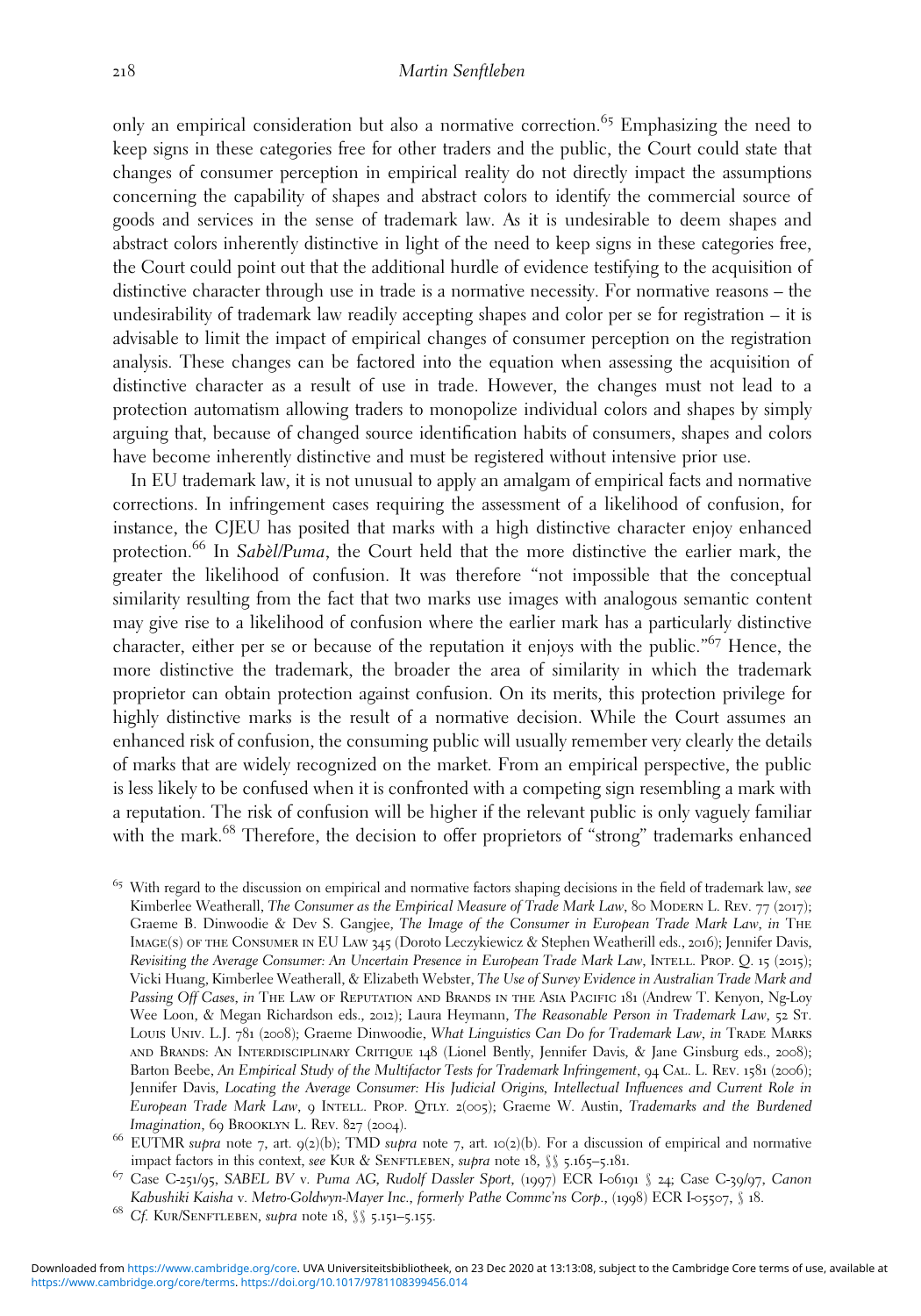protection against confusion rests on normative considerations rather than factual circumstances: it would appear inconsistent to disadvantage owners of marks with a reputation by curtailing protection against confusion on the ground that consumers know every detail of the mark. Instead of punishing brand owners for their success in creating a highly distinctive mark, a mark's particularly high degree of distinctiveness can be invoked to compensate for a lower degree of similarity between the signs or products involved.<sup>69</sup>

This configuration of the infringement analysis leads to a protection reflex that can be qualified as a normative correction of empirical consumer perception. The grant of broader protection against confusion is a legal fiction for highly distinctive trademarks: even though consumers are unlikely to be confused because they recognize even small deviations from the mark with a reputation, the trademark proprietor is nonetheless entitled to bring an anti-confusion claim. The legal fiction of an enhanced risk of confusion covering a broader range of similar signs leads to protection irrespective of whether an empirical analysis would bring to light a risk of confusion.<sup>70</sup>

If normative corrections of empirical findings are possible when assessing the impact of a mark's degree of distinctiveness on the confusion analysis, the CJEU may take a similar step in the context of assessing the distinctive character of non-traditional types of marks, such as shape and abstract color marks, at the registration stage. In Henkel and Libertel, the Court already recognized the need to keep signs of this nature free for other traders and the public at large. This normative consideration could serve as a basis for positing that the assumption of consumers not being "in the habit" of relying on shape and color as identifiers of commercial source cannot be set aside by empirical findings pointing in the opposite direction.

#### v cultivation of acquired distinctiveness as a gatekeeper

However, the Court has not taken this step yet. Instead, it embarked on a further cultivation of the requirement of acquired distinctiveness as a central threshold criterion without clarifying the empirical or normative nature of its approach. In Nestlé/Mondelez (KitKat), the CJEU discussed the evidence necessary to establish the acquisition of distinctive character through use when the applicant seeks to register a shape as an EUTM. The case concerned the shape of the KitKat chocolate bar which Nestlé sought to register at EU level. As an EUTM constitutes a unitary right covering the entire territory of the  $EU$ ,<sup> $\tau$ </sup> the Court emphasized that, in order to be accepted for registration as an EUTM, the shape was required to have distinctive character throughout the EU.<sup>72</sup> Regarding the evidence to be produced by the applicant, this implies that the registration of a shape which, *ab initio*, is devoid of distinctive character, only becomes

<sup>&</sup>lt;sup>69</sup> Case C-108/07P, Ferrero Deutschland GmbH v. Office for Harmonisation in the Internal Mkt. (Trade Marks and Designs) (OHIM), (2008) ECR I-0061, § 58; Case C-251/95, SABEL BV v. Puma AG, § 24; Case 39/97, Canon Kabushiki Kaisha v. Metro-Goldwyn Mayer, § 18. With regard to similar rules in US law, see J. Thomas McCarthy, Dilution of a Trademark: European and United States Law Compared, 94 TRADEMARK REP. 1163 (2004).<br><sup>70</sup> For a discussion of the trademark owner's interest in enhanced protection against confusion on the basis of the

reputation of the mark, see Tobias Cohen Jehoram & Henriette Van Helden, Bekend, Bekender, Bekendst: Goodwill-Bescherming van Merken, in In Varietate Concordia? National and European Trademarks Living Apart TOGETHER 111 (Benelux Office for Intellectual Property ed., 2011); Mireille Buydens, Pouvoir Distinctif de la Marquee et Risque de Confusion: Larvatus Prodeo?, in In Varietate Concordia? National and European Trademarks LIVING APART TOGETHER 33 (Benelux Office for Intellectual Property ed., 2011); A. A. Quaedvlieg, Verwaterd of Verward, een Kwestie van Bekendheid?, in EEN EIGEN, OORSPRONKELIJK KARAKTER – OPSTELLEN AANGEBODEN AAN<br>PROF. MR. JAAP H. SPOOR 275 (Dirk J. G. Visser & D. W. F. Verkade eds., 2007).

<sup>&</sup>lt;sup>71</sup> EUTMR supra note 7, art. 1(2).<br><sup>72</sup> Joined Cases C-84/17 P, C-85/17 P and C-95/17 P, Société des produits Nestlé SA and Others v. Mondelez UK Holdings & Servs. Ltd, (2018) ECLI:EU:C:2018:266, §§ 67–68.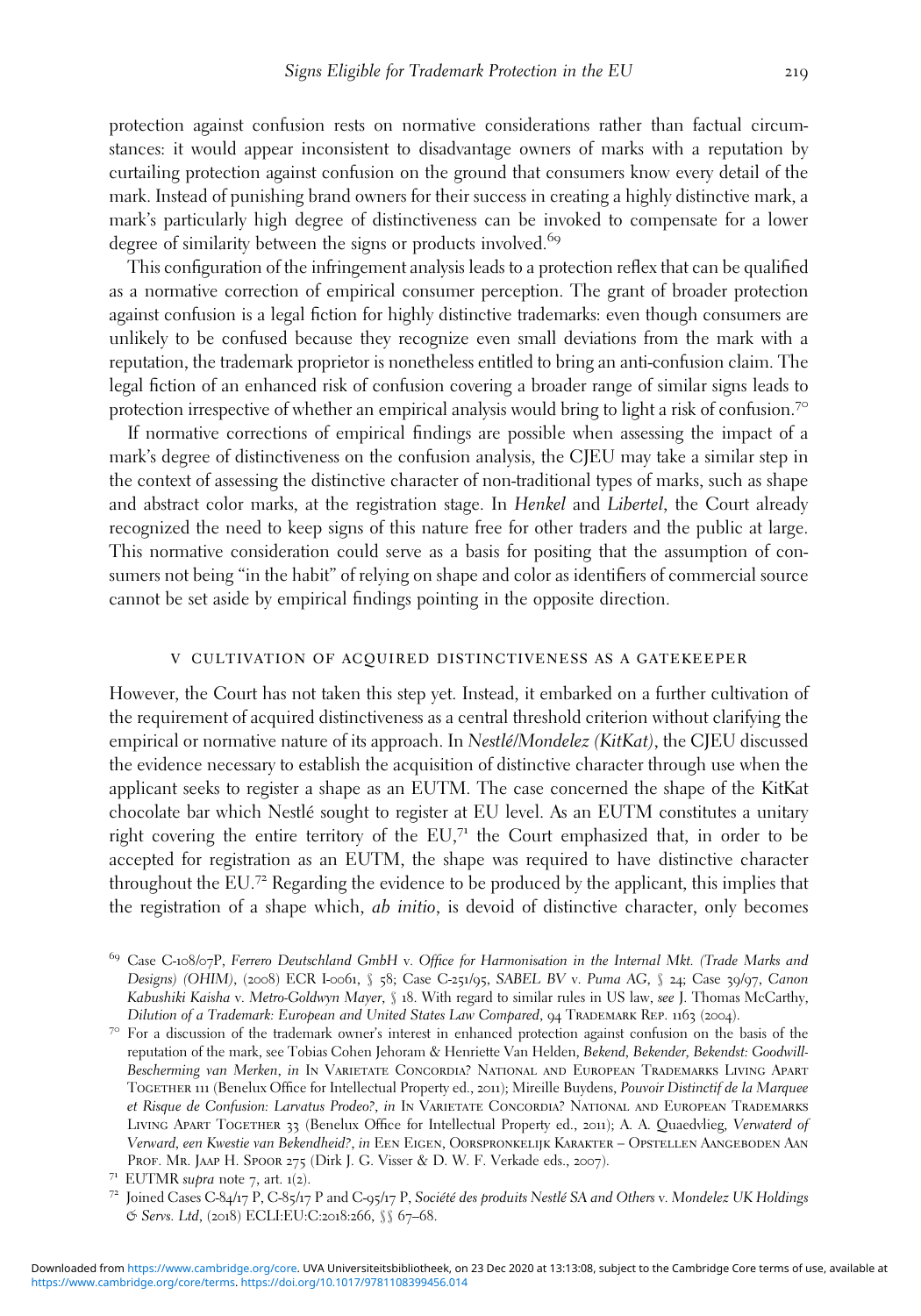possible if the applicant succeeds in demonstrating that the shape has acquired distinctive character throughout the EU territory.<sup>73</sup>

This is a strict test that requires evidence with respect to each individual member state. The CJEU made it clear that proof of distinctive character following use in a significant part of the EU was insufficient.<sup>74</sup> If the applicant used the same distribution network for several member states or the mark was recognized across the borders of member states due to a close geographic, cultural or linguistic connection, it was conceivable that evidence provided to establish secondary meaning was relevant regarding several member states, or even the entire EU.<sup>75</sup> Nonetheless, the evidence submitted had to be capable of establishing the acquisition of distinctive character through use in each and every member state.<sup>76</sup> It was not sufficient that "the party with the burden of providing such evidence merely produces evidence of such acquisition that does not cover part of the European Union, even a part consisting of only one Member State." 77

In Nestlé/Mondelez (KitKat), the Board of Appeal of EUIPO had not addressed whether the KitKat shape had acquired distinctive character in Belgium, Ireland, Greece and Portugal.<sup>78</sup> Against this background, the CJEU concluded that the finding of acquired distinctive character was vitiated by an error of law. For the grant of an EUTM, it was not sufficient to ascertain that the chocolate bar had obtained distinctive character in various other member states and a significant part of the EU. By contrast, it would have been necessary to adjudicate whether the shape also had acquired distinctiveness in Belgium, Ireland, Greece and Portugal.<sup>79</sup> It follows from this decision that if an applicant seeks to register a non-traditional type of mark as an EUTM, it can be particularly difficult to surmount the additional hurdle of proof for the acquisition of distinctive character through use.

## vi impact of aesthetic functionality

Further challenges for applicants filing a non-traditional trademark follow from the interplay between the grounds for refusal relating to a lack of distinctive character and the functionality doctrine in EU trademark law. As explained above, the CJEU delineated the conceptual contours of aesthetic functionality rather broadly in Hauck/Stokke. Instead of focusing on attractiveness and artistic value, the Court developed various factors which support a finding of aesthetic functionality, including the dissimilarity of a shape for which trademark protection is sought "from other shapes in common use on the market concerned."<sup>80</sup> This functionality factor calls to mind the condition which the Court established in Henkel regarding the assessment of inherent distinctiveness of shapes. As discussed, the Court assumed in Henkel that consumers were not in the habit of perceiving shapes as indications of commercial source. Nonetheless, the Court left a loophole for a finding of inherent distinctive character: "a simple departure from the norm or customs of the sector is not sufficient to render inapplicable the ground for refusal given in Article  $3(1)(b)$  of the Directive. In contrast, a trade mark which significantly departs

- 
- 
- 
- 

<sup>73</sup> Id. at  $\frac{8}{7}$  76.<br>
74 Id. at  $\frac{8}{3}$  80–82.<br>
76 Id. at  $\frac{8}{3}$ .<br>
77 Id. at  $\frac{8}{3}$ .<br>
78 Id. at  $\frac{8}{3}$ .<br>
79 Id.. at  $\frac{8}{3}$ .<br>
80 Case C-205/13, Hauck GmbH & Co. KG,  $\frac{8}{3}$  34–35.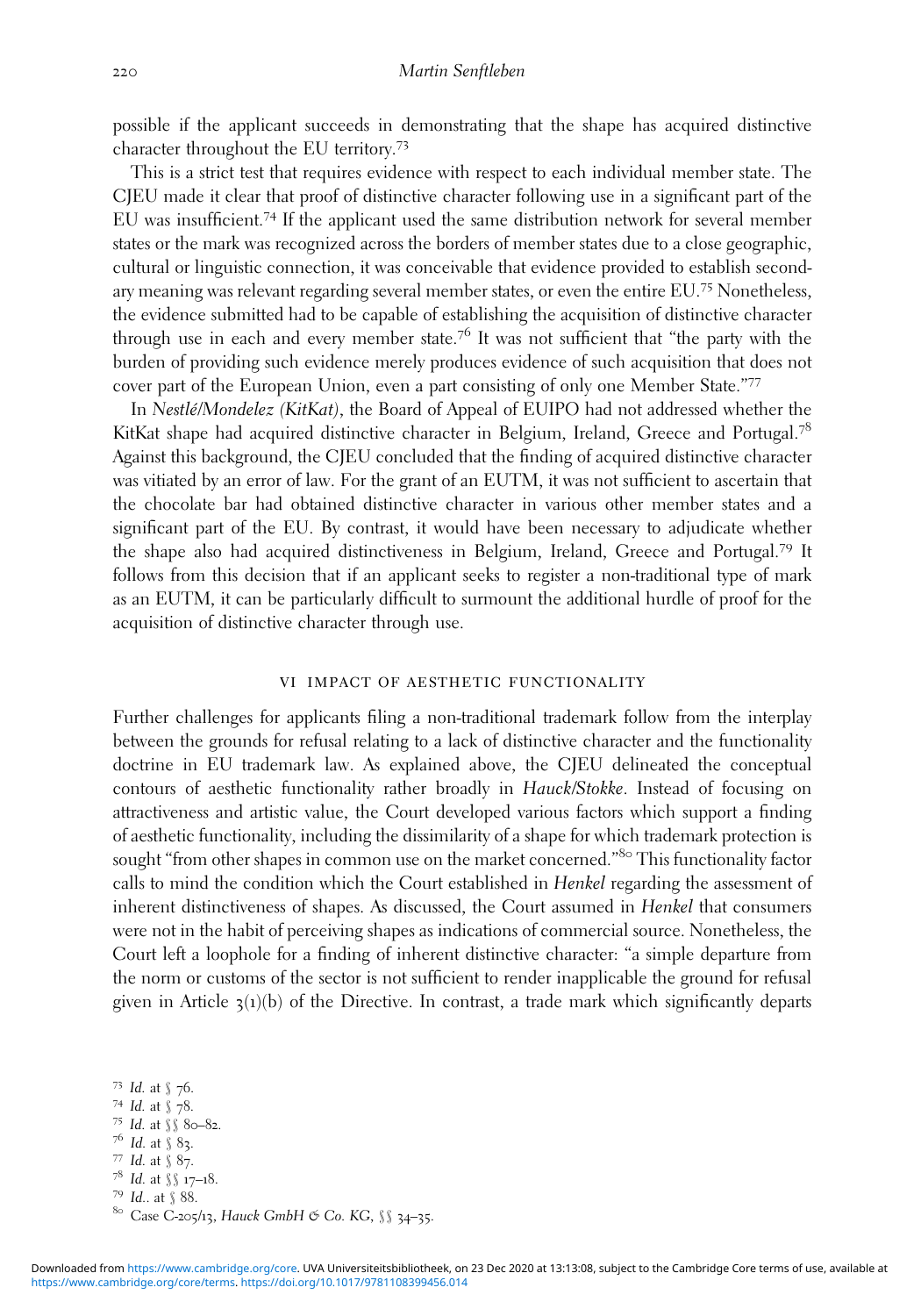from the norm or customs of the sector ... is not devoid of distinctive character."<sup>81</sup> When this criterion for the assumption of inherent distinctiveness is placed in the context of the described aesthetic functionality factor following from Hauck/Stokke, it becomes clear that trademark applicants will have to navigate between Scylla and Charybdis: if they emphasize that the shape for which they seek trademark protection departs significantly from the norm or customs in the sector, they risk a finding of aesthetic functionality. On the basis of Hauck/Stokke, dissimilarity from other shapes in common use on the relevant market is an indication that the shape may be functional from an aesthetic perspective.

This configuration of the interplay between the test of inherent distinctiveness and the test of aesthetic functionality makes the option of acquiring distinctive character through use in trade even more important. As a showing of inherent distinctiveness on the basis of a significant departure from the norm or customs in a given market segment involves the risk of finding aesthetic functionality, EU trademark law encourages a different rights acquisition strategy: the selection of a less extravagant shape design and the investment in marketing campaigns educating consumers to recognize this shape as an indication of commercial source. As a finding of aesthetic functionality cannot be set aside by demonstrating that distinctive character has been obtained through use in trade, it makes less sense to train consumers to perceive an unusual shape as a source identifier.<sup>82</sup> Even if the investment in the recognition of the shape leads to distinctiveness, the grant of trademark rights may still be denied on the ground that the shape is functional.

Admittedly, this implies that outstanding design is less likely to attract trademark protection in the EU than mediocre design. $83$  However, it is an open question whether this result is undesirable. While the denial of trademark protection because of aesthetic functionality will be bad news for the trademark applicant, it may be conducive to follow-on innovation in the cultural sector. If an outstanding shape design is ineligible for trademark protection, the shape will enter the public domain after the expiry of industrial design and/or copyright protection.<sup>84</sup> After a limited period of protection, the design can thus serve as a freely available basis for new creations. Once trademark rights are granted, however, the trademark proprietor can renew the registration indefinitely (as long as the sign is put to genuine use). This, in turn, will thwart the objective to provide entirely free source material for follow-on innovation. To the extent that trademark rights prevent remix and reuse in the cultural domain, the design at issue will not fall into the public domain.<sup>85</sup> From a broader public policy perspective, it can thus be consistent to exclude outstanding product design from trademark protection.

- 81 Case C-218/01, Henkel KGaA, § 49; Case C-417/16 P, August Storck KG v. European Union Intell. Prop. Office
- (EUIPO), (2017) ECLI:EU:C:2017:340, § 35.<br><sup>82</sup> Case C-299/99, Koninklijke Philips Elecs NV, § 57; Case C-371/06, Benetton Gr. SpA v. G-Star Int'l. BV., §§ 25–27;<br>Case C-48/09 P, Lego Juris A/S, § 47.
- <sup>83</sup> For a more detailed, critical discussion of this outcome, see Annette Kur, Too Pretty to Protect? Trade Mark Law and the Enigma of Aesthetic Functionality, in Max Planck Institute for Intellectual Property & Competition Law Research Paper No. 11-16, 17-18, 22-11 (Max Planck Institute 2011).
- <sup>84</sup> For a detailed discussion of the different approaches to overlapping copyright and specific industrial design protection regimes, see the contributions to THE COPYRIGHT/DESIGN INTERFACE - PAST, PRESENT AND FUTURE (Estelle Derclaye ed., 2018). With regard to the configuration of cumulative copyright and industrial design protection at EU level, see the prejudicial questions which the Portuguese Supreme Court asked in Case C-638/17, Cofemel v. G-Star, (2017) ECLI:EU:C:2017:93. Cf. European Copyright Society, Opinion of the European Copyright Society in Relation to the<br>Pending Reference before the CJEU in Cofemel v G-Star, C-683/17, https://europeancopyrightsociety.org/.
- <sup>85</sup> For a more detailed assessment of the corrosive effect of trademark rights, see Martin Senftleben, Vigeland and the Status of Cultural Concerns in Trade Mark Law – The EFTA Court Develops More Effective Tools for the Preservation of the Public Domain, 48 INT'L. REV. INTELL. PROP. & COMPETITION L. 683, 696-705 (2017).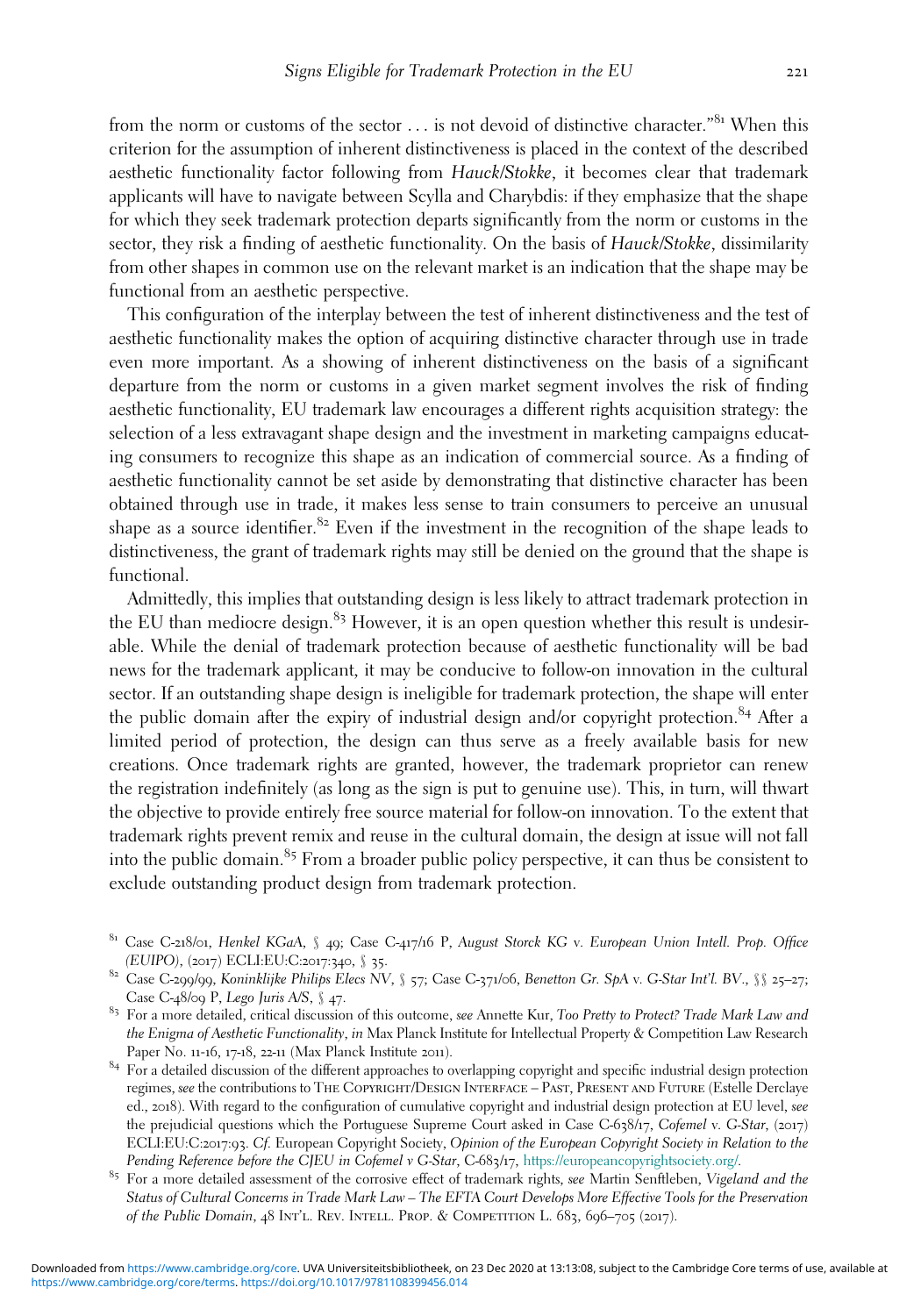The Bang  $\mathfrak G$  Olufson case sheds light on this dilemma. In this case, the GCEU explained that, like the concept of utilitarian functionality, the concept of aesthetic functionality served the purpose of preventing the grant of a monopoly relating to industrial design with particular value.<sup>86</sup> More specifically, the invocation of aesthetic functionality as a ground for refusal was necessary where the shape at issue revealed a very specific design that constituted an essential element of its branding and increased the appeal of the product to which it was applied.<sup>87</sup> Regarding the attractive loudspeaker shape which Bang & Olufson sought to register, the Court found that the shape would be perceived "as a kind of pure, slender, timeless sculpture for music reproduction." <sup>88</sup> This positive assessment, however, did not culminate in the grant of trademark rights. Instead, the GCEU held that the aesthetic appearance made the shape an important selling point that had to be kept free to prevent an impediment of competition.<sup>89</sup> On one hand, this decision seems to punish Bang & Olufson for the development of attractive design. Instead of supporting the acquisition of a particularly strong intellectual property portfolio – trademark rights in addition to copyright and industrial design protection – the Court took the outstanding aesthetic qualities of the shape as a starting point to categorically exclude the possibility of a trademark registration. On the other hand, the decision can be expected to enhance free competition and broaden consumer choice. Once the limited term of copyright and industrial design protection expires, competitors enjoy the freedom of copying Bang & Olufson's "pure, slender, timeless sculpture for music reproduction." They can offer consumers comparable product design at a lower price. This erosion of the monopoly position provides an incentive for Bang & Olufson to embark on the development of new, even more attractive loudspeaker design. Hence, the cultural innovation cycle continues to evolve. Freedom of imitation for competitors and the exposure of the former intellectual property owner to the rigors of free competition are likely to stimulate new innovation steps. The denial of trademark rights can thus be deemed desirable from a broader socioeconomic perspective.

While the calibration of the tests of inherent distinctiveness and aesthetic functionality in the EU poses particular challenges to trademark applicants, it would be wrong to paint a black-andwhite picture. The acquisition of rights to non-traditional marks, such as shape marks, has not become impossible. As already indicated, the selection of a shape or other product characteristic that does not define the value of the product may lead to the acquisition of trademark rights once consumers have been educated to recognize the selected sign as an identifier of commercial source.

Moreover, it is to be considered that CJEU jurisprudence has also set certain limits to the scope of the functionality doctrine. In Nestlé/Cadbury (KitKat), the CJEU confirmed its earlier decision in Hauck/Stokke that the three types of functionality in EU trademark law – concerning essential features (1) resulting from the nature of the goods; (2) necessary to obtain a technical result; (3) giving substantial value to the goods<sup>90</sup> – are separate grounds for refusal that operate independently of one another.<sup>91</sup> While it was possible that the essential features of a sign may be covered by one or more functionality grounds, the registration as a trademark could only be

<sup>&</sup>lt;sup>86</sup> Case T-508/08, *Bang* & *Olufsen A/S*, § 66.<br><sup>87</sup> Id. at § 74.<br><sup>88</sup> Id. at § 75.<br><sup>89</sup> Id.<br><sup>90</sup> EUTMR *supra* note 7, art. 7(1)(e); TMD *supra* note 7, art. 4(1)(e).<br><sup>91</sup> Case C-215/14, Société de Produits Nestlé SA v decision, see Case C-205/13, Hauck GmbH & Co. KG v. Stokke A/S and Others, § 39.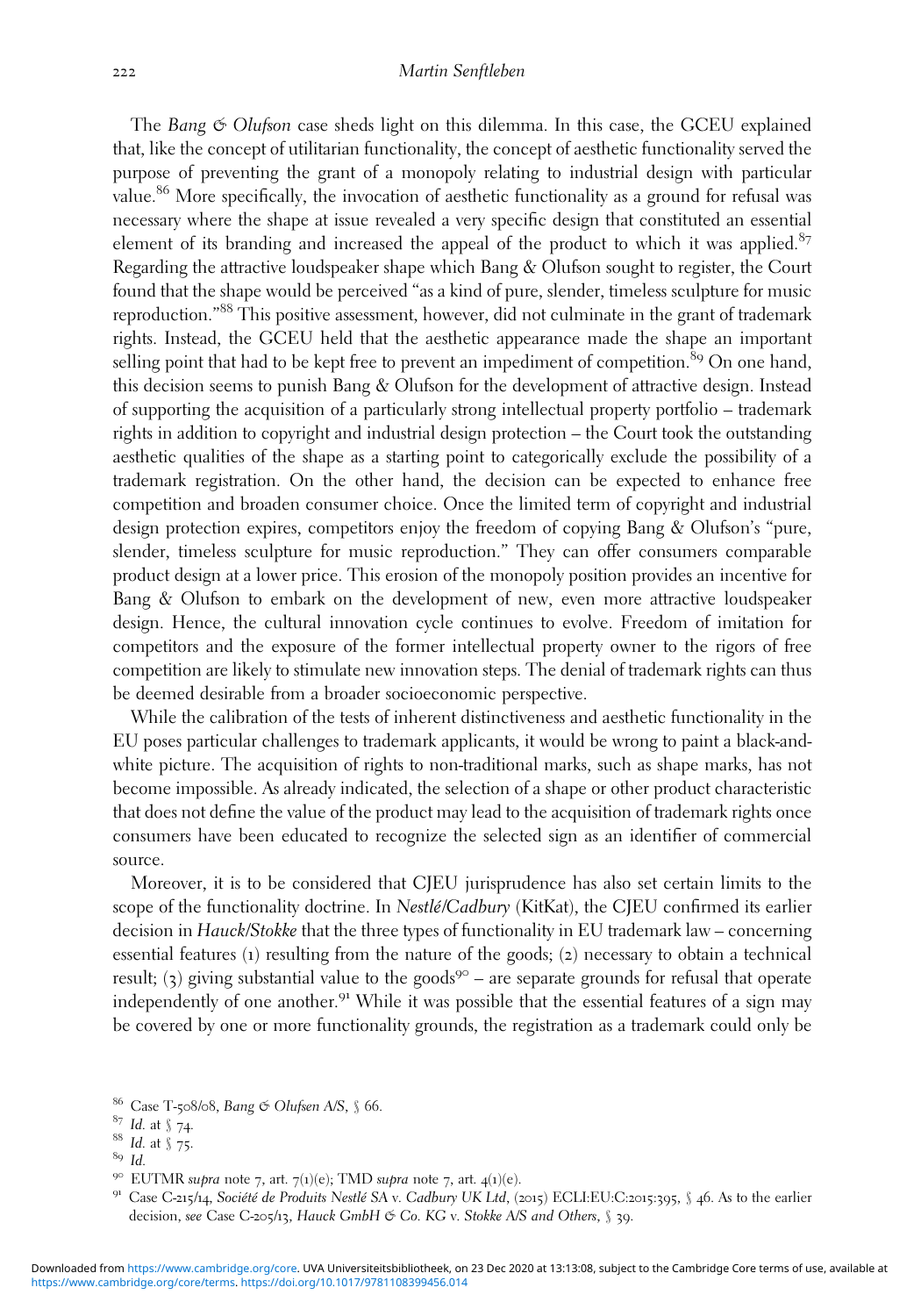refused where at least one of those grounds was fully applicable to the sign at issue.<sup>92</sup> Hence, the Court rejected the establishment of 100 percent functionality by combining and adding up different functionality grounds that only applied in part to the sign at issue: "An interpretation ... which allowed the application of that provision where each of the three grounds for refusal set out was only partially established, would clearly run counter to the public interest objective underlying the application of the three grounds for refusal." 93

The question of cumulative application of functionality grounds had arisen because the examiner dealing with Nestlé's attempt to register the KitKat shape had identified three specific features: the basic rectangular slab shape; the presence, position and depth of the grooves running along the length of the bar; and the number of grooves, which, together with the width of the bar, determined the number of "fingers." <sup>94</sup> While, according to the examiner, the first of these features resulted from the nature of the goods, the other two were necessary to obtain a technical result. The combination of these arguments led to the conclusion that the shape was functional in its entirety.<sup>95</sup> The CJEU, by contrast, held that, where a shape contained three essential features – one resulting from the nature of the goods and two necessary to obtain a technical result – functionality could only be established where at least one of the grounds for refusal was fully – 100 percent – applicable to the shape.<sup>96</sup>

This approach can offer an important escape route in functionality cases. In Best-Lock/ EUIPO (Lego), for instance, the CJEU confirmed the lower instance decision that the shape of the Lego mini figure was not dictated in its entirety by the aim to achieve a technical effect. The essential characteristics of the shape – the head, body, arms and legs which are necessary to give the figure a human appearance – did not serve a technical function. The holes under the feet and inside the backs of the legs and hands of the Lego manikin allowed the user to join the figure to other elements, in particular interlocking building blocks. However, these elements could not be deemed essential characteristics.<sup>97</sup> Therefore, the Court dismissed the invalidity claim based on utilitarian functionality.

In theory, a different result could have followed from a combination of functionality grounds. As the Lego mini figure is modelled on the appearance of humans, it could have been stated that, to a large extent, the shape resulted from the nature of toys seeking to imitate the shape of humans (functionality ground 1). In addition, it could have been argued that the non-human holes on the feet, legs and hands were dictated by the technical necessity to enable the connection with toy bricks (functionality ground 2). Adding up these arguments, courts and examiners could have come closer to the verdict of functionality. As explained, however, CJEU jurisprudence precludes this "bricolage" of different functionality grounds. Instead, the shape at issue must fall under one of the functionality grounds in its entirety.

Prior to the 2015 trademark law reform, the shape of goods constituted the only field of application of the EU functionality doctrine. Not surprisingly, functionality case law only concerned attempts to register shapes as trademarks. As a result of the trademark law reform, however, the doctrine's scope has been broadened.<sup>98</sup> Currently, the EU functionality rules cover

- <sup>92</sup> Case C-215/14, Société de Produits Nestlé SA, (2015) ECLI:EU:C:2015:395, § 48.<br><sup>93</sup> Id. at § 50.<br><sup>94</sup> Id. at § 19.<br><sup>95</sup> Id. at § 20.<br><sup>96</sup> Id. at § 51.<br><sup>96</sup> Id. at § 51.<br><sup>97</sup> Case C-452/15 P, *Best-Lock (Europe) Ltd* C:2016:270, *§§* 18–20.<br><sup>98</sup> See Kur & Senftleben, supra note 18, *§§* 4.173–4.177.
-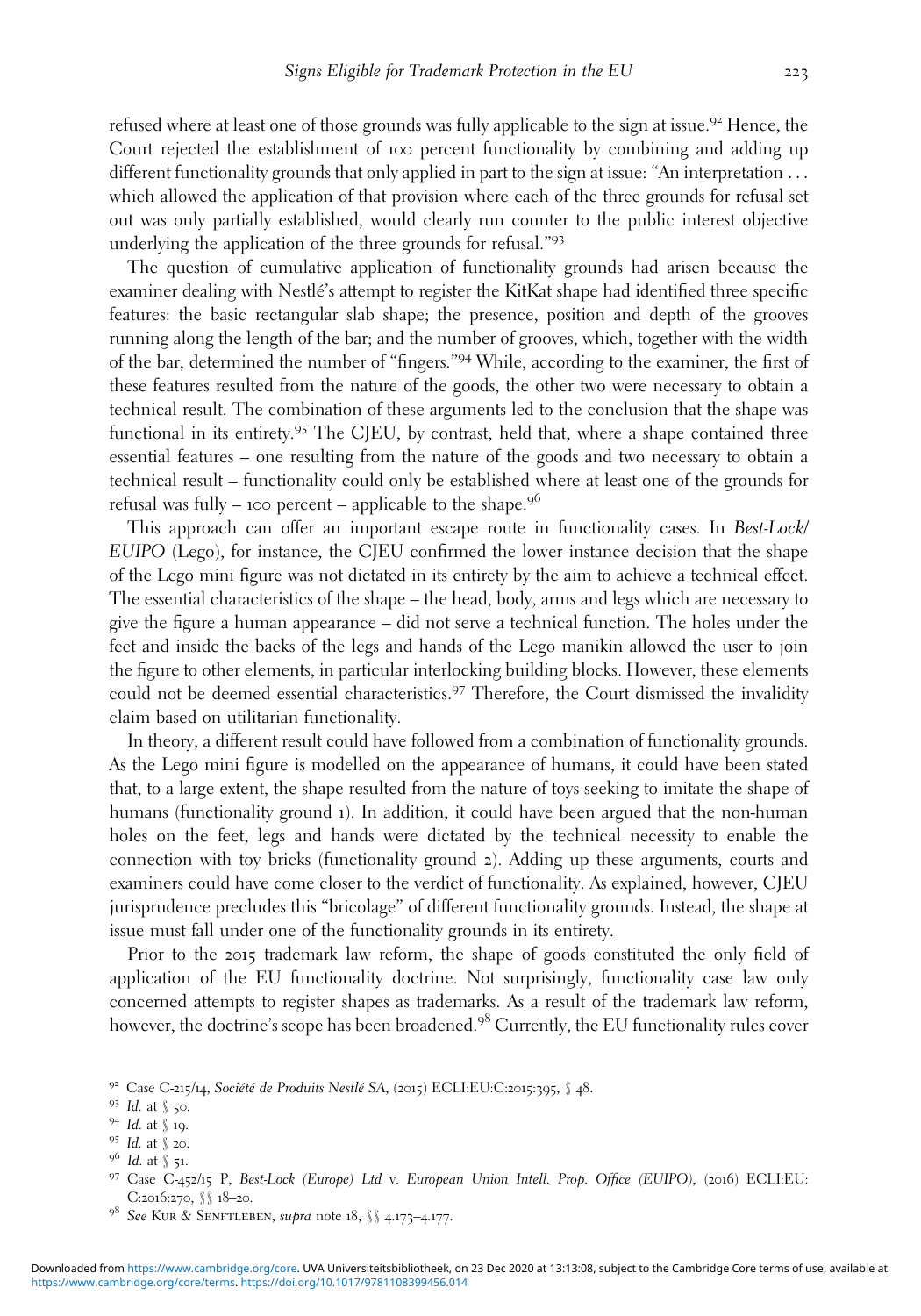"the shape, or another characteristic" of goods.<sup>99</sup> Against this background, the question arises how the CJEU will apply the rules stemming from the assessment of shapes to a broader range of product characteristics, including color.

In Louboutin and Christian Louboutin, Advocate General Maciej Szpunar gave a foretaste of elastic application. The case concerned the question whether the red sole of Louboutin shoes constituted a valid trademark. Even though the issue had to be adjudicated on the basis of the former functionality doctrine (confined to shapes), the Advocate General saw room for the inclusion of color aspects. In his first opinion, he arrived at the conclusion that the old, shapecentered functionality doctrine could "potentially apply to signs consisting of the shape of the goods which seek protection for a certain color." <sup>100</sup> Color/shape combinations would thus have fallen within the scope of the functionality doctrine. In his second opinion, the Advocate General added that Louboutin could not shield its design feature from scrutiny in the light of functionality by declaring the red sole a position mark. The introduction of the concept of a position mark into the EU legal system did not impact the applicability of functionality considerations to a sign consisting of the shape of the goods and seeking protection for a certain color.<sup>101</sup>

However, the CJEU did not seize the opportunity to clarify the application of the functionality doctrine to color aspects in Louboutin and Christian Louboutin. Instead, the Court noted that

while it is true that the shape of the product or of a part of the product plays a role in creating an outline for the colour, it cannot, however, be held that a sign consists of that shape in the case where the registration of the mark did not seek to protect that shape but sought solely to protect the application of a colour to a specific part of that product.<sup>102</sup>

As this decision concerned the previous functionality doctrine that was confined to the shape of products, it does not offer guidance as to the application of the current, broader functionality doctrine to color features of goods. Instead, the decision in Louboutin and Christian Louboutin raises the question whether color aspects that remained under the radar of the previous shapecentered functionality doctrine and made their way into the EU trademark register are exposed to a functionality challenge under the new, broadened functionality doctrine that covers not only shape but also other product characteristics. In Textilis, the CJEU denied any retroactive effect of the new legislation "in order to ensure observance of the principles of legal certainty and the protection of legitimate expectations."<sup>103</sup> The Court clarified that the substantive rules of EU law could be applied to situations existing before their entry into force "only in so far as it clearly follows from their terms, objectives or general scheme that such effect must be given to them." <sup>104</sup> In the absence of any such reference points for retroactive effect in the amended EUTMR, the CJEU saw no room in Textilis for the application of the broadened functionality doctrine to signs registered before 23 March 2016 – the date of entry into force of the amended legislation.<sup>105</sup> Functional color elements that survived scrutiny and were registered under the former functionality doctrine are thus unlikely to be declared functional and invalid under the current legislation.<sup>106</sup>

- 
- 

<sup>&</sup>lt;sup>99</sup> EUTMR supra note 7, art. 7(1)(e); TMD supra note 7, art. 4(1)(e).<br><sup>100</sup> Case C-163/16, *Christian Louboutin SAS v. Van Haren Schoenen BV*, (2017) ECLI:EU:C:2017:495, *\$\$* 65–66.<br><sup>101</sup> Id. at *\$\$* 34, 42.<br><sup>102</sup> Case C

C:2018:64, § 24.<br><sup>103</sup> Case C-21/18, *Textilis Ltd and Ozgur Keskin v. Svenskt Tenn Aktiebolag*, (2019) ECLI:EU:C:2019:199, § 30.<br><sup>104</sup> Id. §§ 31–33.<br><sup>105</sup> Id. §§ 31–33.